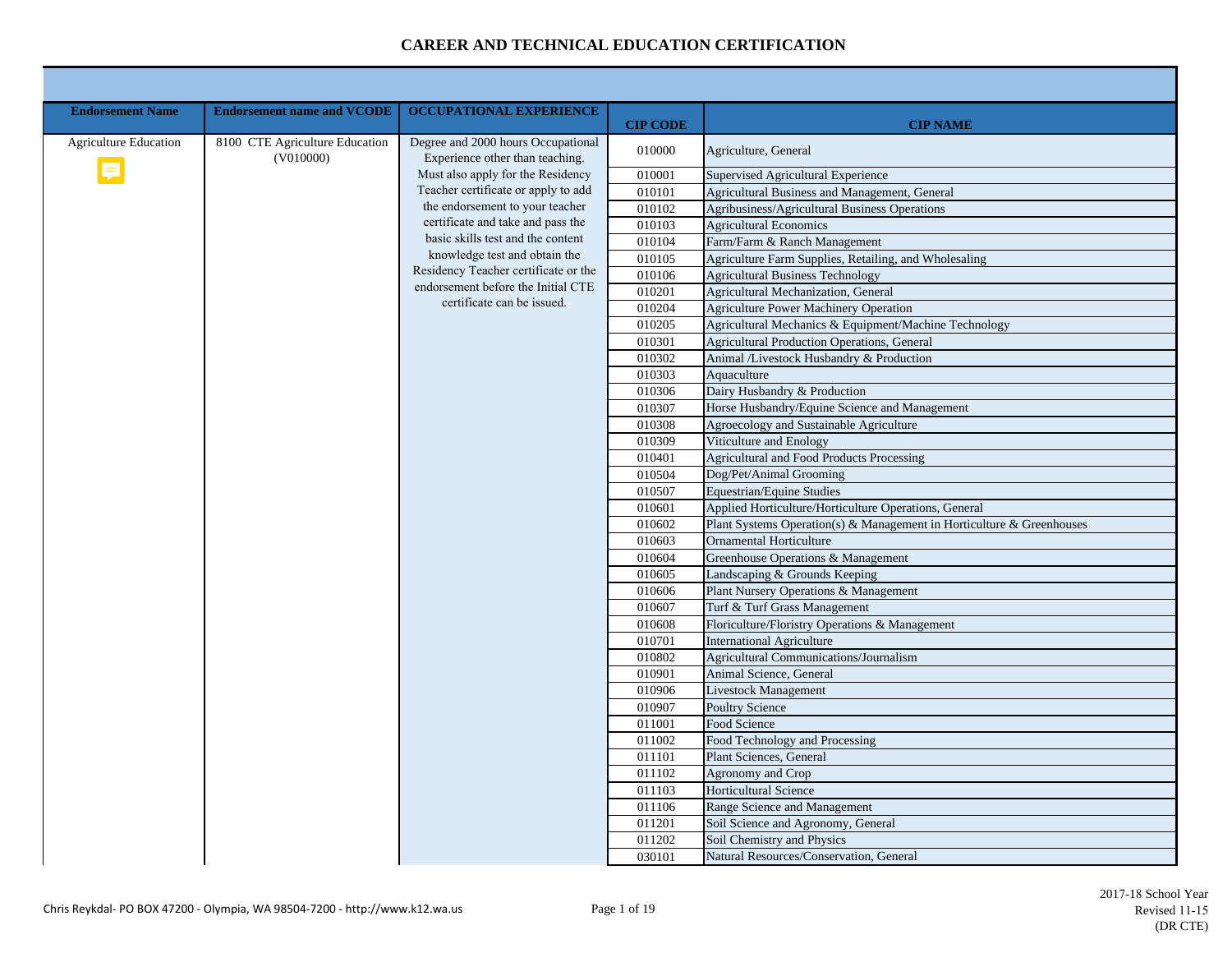|  | 030103 | <b>Environmental Studies</b>                                                    |
|--|--------|---------------------------------------------------------------------------------|
|  | 030104 | <b>Environmental Science</b>                                                    |
|  | 030198 | Sustainable Design and Technology                                               |
|  | 030201 | Natural Resources Management & Policy                                           |
|  | 030202 | Sustainable Design and Technology - Agriculture & Natural Resources Application |
|  | 030204 | <b>Natural Resources Economics</b>                                              |
|  | 030205 | Water, Wetlands and Marine Resources Management                                 |
|  | 030206 | Land Use Planning and Management/Development                                    |
|  | 030301 | Fishing & Fisheries Sciences & Management                                       |
|  | 030501 | Forestry, General                                                               |
|  | 030506 | Forest Management/Forest Resources Management                                   |
|  | 030508 | <b>Urban Forestry</b>                                                           |
|  | 030510 | Forest Resources Production and Management                                      |
|  | 030511 | Forest Technology/Technician                                                    |
|  | 030601 | Wildlife & Wild Lands Science & Management                                      |
|  | 261201 | <b>Agricultural Biotechnology</b>                                               |
|  | 261302 | Marine Biology and Biological Oceanography                                      |
|  | 510808 | Veterinarian Assistant                                                          |

| <b>CERTIFICATION NAME</b>      |                              | <b>OCCUPATIONAL EXPERIENCE</b>            | <b>CIP CODE</b> | <b>CIP NAME</b>                                                      |
|--------------------------------|------------------------------|-------------------------------------------|-----------------|----------------------------------------------------------------------|
| Agribusiness                   | 8101 Agribusiness (V010101)  | Experience with farming, ranch            | 010101          | Agricultural Business and Management, General                        |
|                                |                              | management, or other agriculture          | 010102          | Agribusiness/Agricultural Business Operations                        |
|                                |                              | related business                          | 010103          | <b>Agricultural Economics</b>                                        |
|                                |                              |                                           | 010104          | Farm/Farm & Ranch Management                                         |
|                                |                              |                                           | 010106          | <b>Agricultural Business Technology</b>                              |
| <b>Agricultural Mechanics</b>  | 8102 Agricultural Mechanics  | Experience with repair and maintenance    | 010201          | Agricultural Mechanization, General                                  |
|                                | (V010201)                    | of farm equipment or other agriculture    | 010204          | <b>Agriculture Power Machinery Operations</b>                        |
|                                |                              | related equipment                         | 010205          | Agricultural Mechanics & Equipment/Machine Technology                |
| <b>Agricultural Production</b> | 8103 Agricultural Production | Experience with management of             | 010301          | Agricultural Production Operations, General                          |
|                                | (V010300)                    | agriculture animal/livestock, dairy,      | 010302          | Animal/Livestock Husbandry & Production                              |
|                                |                              | ranch production or other agriculture     | 010306          | Dairy Husbandry & Production                                         |
|                                |                              | related business                          | 010906          | Livestock Management                                                 |
| Aquaculture                    | 8104 Aquaculture             | Experience with fresh water and salt      | 010303          | Aquaculture                                                          |
|                                | (V010303)                    | water fish farming, or other agriculture  | 030301          | Fishing & Fisheries Sciences & Management                            |
|                                |                              | related aquaculture                       | 261302          | Marine Biology and Biological Oceanography                           |
| Horticulture                   | 8105 Horticulture            | Experience with greenhouse operations,    | 010601          | Applied Horticulture/Horticulture Operations, General                |
|                                | (V010601)                    | landscaping, grounds keeper, plant        | 010602          | Plant Systems Operation(s) & Management in Horticulture & Greenhouse |
|                                |                              | nursery, turf management, or other        | 010604          | Greenhouse Operations & Management                                   |
|                                |                              | agriculture related horticulture business | 010605          | Landscaping & Grounds Keeping                                        |
|                                |                              |                                           | 010606          | Plant Nursery Operations & Management                                |
|                                |                              |                                           | 010607          | Turf & Turf Grass Management                                         |
|                                |                              |                                           | 011103          | <b>Horticultural Science</b>                                         |
|                                |                              |                                           | 030508          | <b>Urban Forestry</b>                                                |
|                                |                              |                                           | 030198          | Sustainable Design and Technology                                    |
| Floriculture                   | 8106 Floriculture            | Experience with floral services from      | 010603          | <b>Ornamental Horticulture</b>                                       |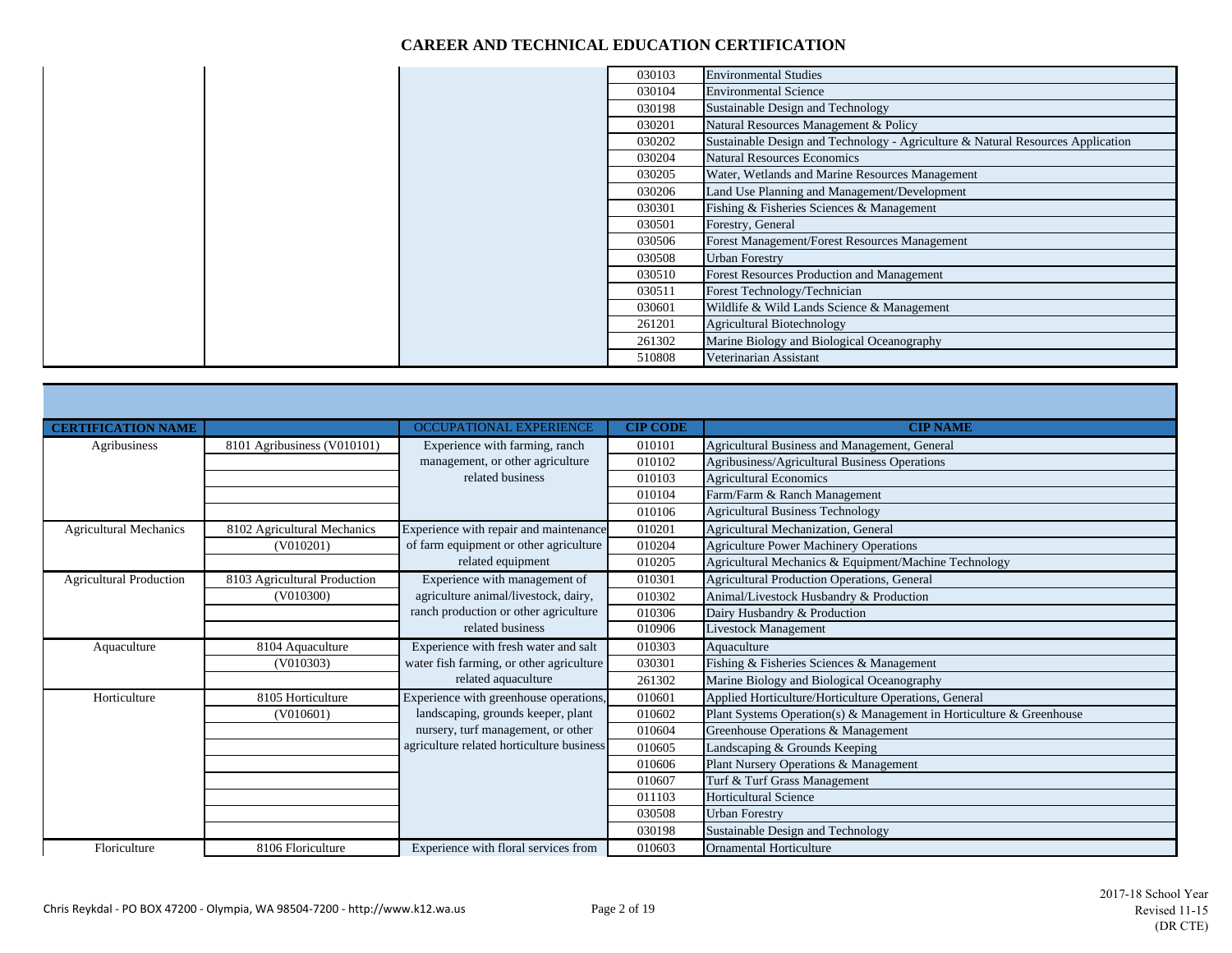|                                 | (V010603)                     | supply to delivery or other agriculture   | 010608 | Floriculture/Floristry Operations & Management  |
|---------------------------------|-------------------------------|-------------------------------------------|--------|-------------------------------------------------|
|                                 |                               | related floral business                   |        |                                                 |
| <b>Agriculture Food Science</b> | 8107 Agriculture Food Science | Experience with converting raw            | 011001 | Food Science                                    |
|                                 | (V011001)                     | agriculture produce into processed        |        |                                                 |
|                                 |                               | forms suitable for direct human           |        |                                                 |
|                                 |                               | consumption and the storage of such       |        |                                                 |
|                                 |                               | products.                                 |        |                                                 |
| <b>Natural Resources</b>        | 8108 Natural Resources        | Experience with conservation of air,      | 030101 | Natural Resources/Conservation, General         |
|                                 | (V030101)                     | soil, water, land, fish and wildlife, and | 030103 | <b>Environmental Studies</b>                    |
|                                 |                               | plant resources. Work in the forestry     | 030201 | Natural Resources Management & Policy           |
|                                 |                               | industry or other agriculture related     | 030204 | <b>Natural Resources Economics</b>              |
|                                 |                               | natural resources business                | 030205 | Water, Wetlands and Marine Resources Management |
|                                 |                               |                                           | 030206 | Land Use Planning and Management/Development    |
|                                 |                               |                                           | 030501 | Forestry, General                               |
|                                 |                               |                                           | 030506 | Forest Management/Forest Resources Management   |
|                                 |                               |                                           | 030508 | <b>Urban Forestry</b>                           |
|                                 |                               |                                           | 030510 | Forest Resources Production and Management      |
|                                 |                               |                                           | 030511 | Forest Technology/Technician                    |
|                                 |                               |                                           | 030601 | Wildlife & Wild Lands Science & Management      |
| <b>Chemical Technology</b>      | 8109 Chemical Technology      | Experience in the Bio-Technology          | 260103 | <b>Biotechnology Body Systems</b>               |
|                                 | (V410301)                     | industry                                  | 261201 | <b>Agricultural Biotechnology</b>               |
|                                 |                               |                                           | 261202 | Health Science and Biotechnology                |
| Veterinarian Assistant          | 8110 Veterinarian Assistant   | Experience as a Veterinarian or           | 510808 | Veterinarian Assistant                          |
|                                 | (V510808)                     | Veterinarian assistant                    | 010901 | Animal Science General                          |

| <b>CERTIFICATION NAME</b> |                                                                    | OCCUPATIONAL EXPERIENCE                                                                                                                                                        | <b>CIP CODE</b> | <b>CIP NAME</b>                                                    |                               |
|---------------------------|--------------------------------------------------------------------|--------------------------------------------------------------------------------------------------------------------------------------------------------------------------------|-----------------|--------------------------------------------------------------------|-------------------------------|
| <b>Business Education</b> | 8300 CTE Business Education<br>$(\forall \theta$ $\theta$ $\theta$ | College program completion and BA<br>Degree plus 2000 hours Occupational                                                                                                       | 090701          | TV/Radio Broadcast Journalism Technology                           |                               |
|                           |                                                                    | Experience other than teaching.                                                                                                                                                | 091001          | Publishing                                                         |                               |
|                           |                                                                    | Must also apply for the Residency                                                                                                                                              | 100201          | Photography and Video Foundations                                  |                               |
|                           |                                                                    | Teacher certificate or apply to add                                                                                                                                            | 100290          | <b>Visual Communications Foundations</b>                           |                               |
|                           |                                                                    | the endorsement to your teacher                                                                                                                                                | 100301          | <b>Graphic Communication Foundations</b>                           |                               |
|                           |                                                                    | certificate and take and pass the                                                                                                                                              | 100303          | Prepress/Desktop Publishing and Digital Imaging                    |                               |
|                           |                                                                    | basic skills test and the content<br>knowledge test and obtain the<br>Residency Teacher certificate or the<br>endorsement before the Initial CTE<br>certificate can be issued. | 100304          | Animation, Interactive Technology, Video Games and Special Effects |                               |
|                           |                                                                    |                                                                                                                                                                                | 110103          | <b>Fundamentals of Information Technology</b>                      |                               |
|                           |                                                                    |                                                                                                                                                                                |                 | 110201                                                             | <b>Computer Programming</b>   |
|                           |                                                                    |                                                                                                                                                                                | 110601          | <b>Digital Communication Tools</b>                                 |                               |
|                           |                                                                    |                                                                                                                                                                                |                 | 110699                                                             | <b>Office User Specialist</b> |
|                           |                                                                    |                                                                                                                                                                                | 110701          | <b>Introduction to Computer Science</b>                            |                               |
|                           |                                                                    |                                                                                                                                                                                | 110801          | Webpage/Digital/Multimedia and Information Resource Design         |                               |
|                           |                                                                    |                                                                                                                                                                                | 110802          | Data Modeling and Database Administration                          |                               |
|                           |                                                                    |                                                                                                                                                                                | 110803          | Video Game Design/Digital Computer Application for Game Design     |                               |
|                           |                                                                    |                                                                                                                                                                                | 110901          | <b>Computer Systems Networking and Telecommunications</b>          |                               |
|                           |                                                                    |                                                                                                                                                                                | 111004          | Web/Multimedia Management and Webmaster                            |                               |
|                           |                                                                    |                                                                                                                                                                                | 111006          | <b>Computer Support Specialist</b>                                 |                               |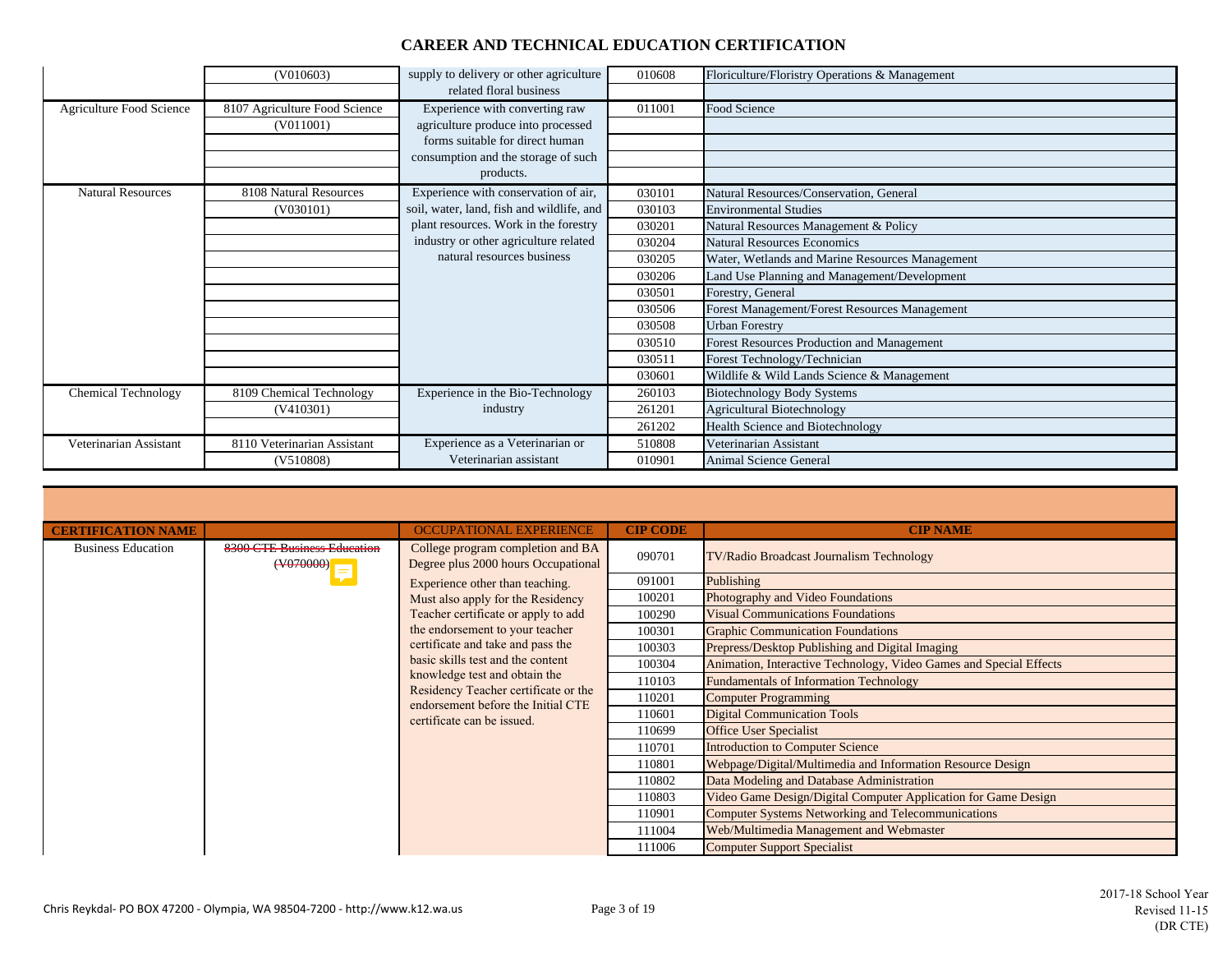|  | 190401 | <b>Consumer and Family Resources</b>                    |
|--|--------|---------------------------------------------------------|
|  | 220001 | <b>Business Law</b>                                     |
|  | 220301 | <b>Legal Administrative Assistant</b>                   |
|  | 231101 | <b>Technical Communications</b>                         |
|  | 270305 | <b>Financial Math</b>                                   |
|  | 279998 | <b>Business Math</b>                                    |
|  | 430116 | <b>Cyber/Computer Forensics</b>                         |
|  | 450601 | Economics                                               |
|  | 520000 | <b>Introduction to Business</b>                         |
|  | 520201 | <b>Business Administration Management</b>               |
|  | 520204 | <b>Business Office Management</b>                       |
|  | 520208 | <b>Electronic Commerce</b>                              |
|  | 520211 | <b>Project Management</b>                               |
|  | 520301 | Accounting                                              |
|  | 520302 | <b>Accounting Technology</b>                            |
|  | 520401 | Business Procedures and Administrative Support Services |
|  | 520486 | Recordkeeping                                           |
|  | 520501 | <b>Business Communications</b>                          |
|  | 520701 | Entrepreneurship                                        |
|  | 520703 | <b>Small Business Administration/Management</b>         |
|  | 520801 | Finance                                                 |
|  | 520803 | <b>Banking and Financial Services</b>                   |
|  | 520905 | <b>Restaurant/Food Service Management</b>               |
|  | 521101 | <b>International Business and Commerce</b>              |
|  | 521400 | <b>Introduction to Marketing</b>                        |
|  | 521401 | <b>Marketing Management</b>                             |
|  | 521501 | <b>Real Estate</b>                                      |
|  | 521999 | Social Media Marketing                                  |

| <b>CERTIFICATION NAME</b>  |                                                      | <b>OCCUPATIONAL EXPERIENCE</b>                                           | <b>CIP CODE</b> | <b>CIP NAME</b>                                               |                                              |                           |                                |  |        |                                              |
|----------------------------|------------------------------------------------------|--------------------------------------------------------------------------|-----------------|---------------------------------------------------------------|----------------------------------------------|---------------------------|--------------------------------|--|--------|----------------------------------------------|
| <b>Marketing Education</b> | 8400 CTE Marketing Education<br>$($ $\sqrt{408}$ $)$ | College program completion and BA<br>Degree plus 2000 hours Occupational | 090903          | Advertising                                                   |                                              |                           |                                |  |        |                                              |
|                            |                                                      | Experience other than teaching. Must                                     | 270305          | <b>Financial Math</b>                                         |                                              |                           |                                |  |        |                                              |
|                            |                                                      | also apply for the Residency Teacher                                     | 310504          | Sports Recreation, and Entertainment Marketing and Management |                                              |                           |                                |  |        |                                              |
|                            |                                                      | certificate or apply to add the                                          | 450601          | Economics                                                     |                                              |                           |                                |  |        |                                              |
|                            |                                                      | endorsement to your teacher                                              |                 | 520000                                                        | <b>Introduction to Business</b>              |                           |                                |  |        |                                              |
|                            |                                                      | certificate and take and pass the                                        | 520208          | <b>Electronic Commerce</b>                                    |                                              |                           |                                |  |        |                                              |
|                            |                                                      | basic skills test and the content<br>knowledge test and obtain the       |                 |                                                               | 520211                                       | <b>Project Management</b> |                                |  |        |                                              |
|                            |                                                      |                                                                          |                 |                                                               | Residency Teacher certificate or the         | 520501                    | <b>Business Communications</b> |  |        |                                              |
|                            |                                                      | endorsement before the Initial CTE                                       | 520701          | Entrepreneurship                                              |                                              |                           |                                |  |        |                                              |
|                            |                                                      | certificate can be issued.                                               | 520703          | <b>Small Business Administration/Management</b>               |                                              |                           |                                |  |        |                                              |
|                            |                                                      |                                                                          |                 |                                                               |                                              |                           |                                |  | 520901 | <b>Hospitality Administration/Management</b> |
|                            |                                                      |                                                                          |                 | 520904                                                        | <b>Hotel/Motel Administration Management</b> |                           |                                |  |        |                                              |
|                            |                                                      |                                                                          | 520905          | <b>Restaurant/Food Service Management</b>                     |                                              |                           |                                |  |        |                                              |
|                            |                                                      |                                                                          | 521101          | <b>International Business and Commerce</b>                    |                                              |                           |                                |  |        |                                              |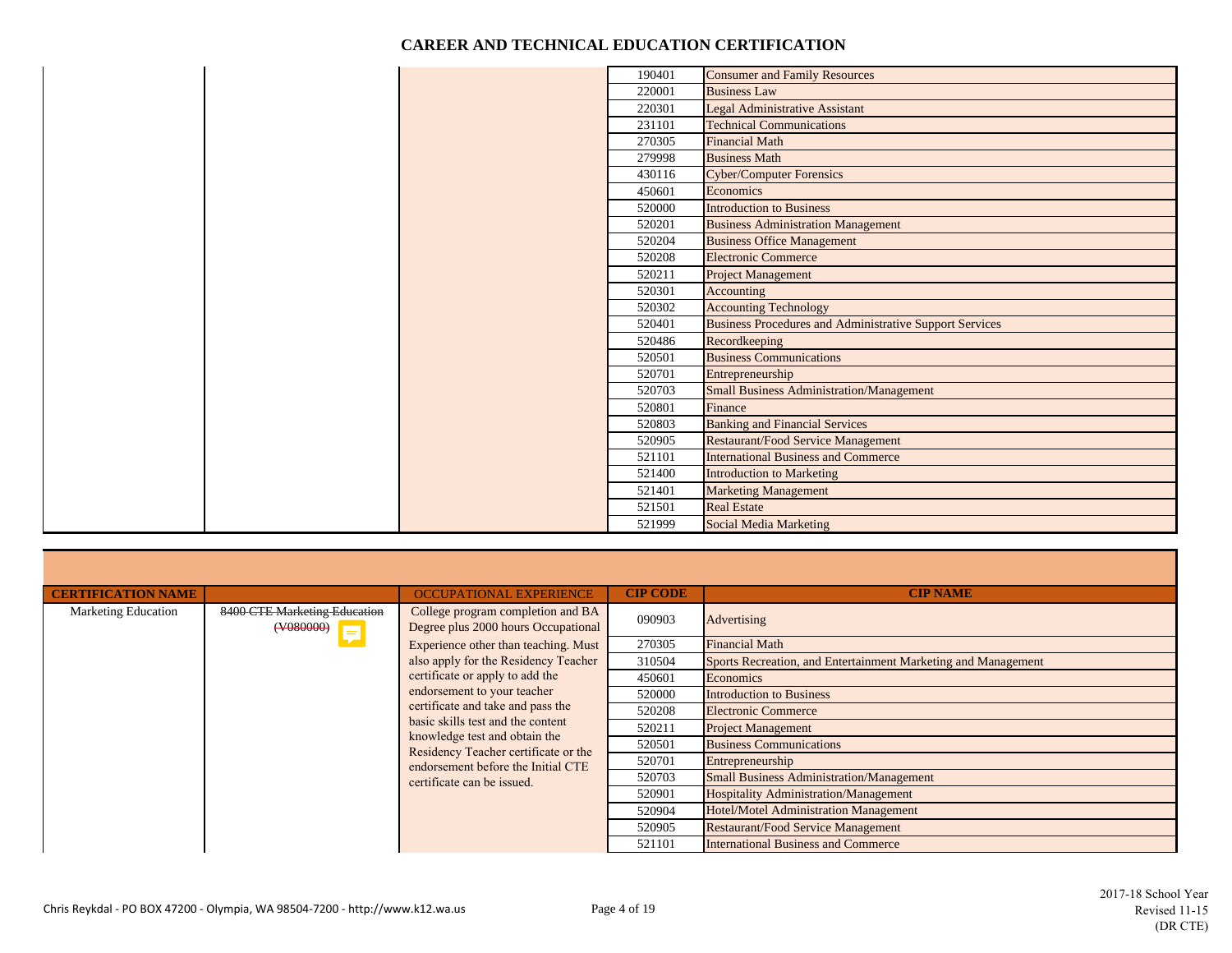|  | 521400 | <b>Introduction to Marketing</b>                          |
|--|--------|-----------------------------------------------------------|
|  | 521401 | <b>Marketing Management</b>                               |
|  | 521403 | <b>International Marketing</b>                            |
|  | 521501 | <b>Real Estate</b>                                        |
|  | 521801 | <b>Marketing Operations</b>                               |
|  | 521804 | <b>Selling Skills and Sales Operations</b>                |
|  | 521902 | <b>Fashion Merchandising</b>                              |
|  | 521906 | <b>Tourism Promotion Operations</b>                       |
|  | 521907 | <b>Vehicle Parts and Accessories Marketing Operations</b> |
|  | 521999 | Social Media Marketing                                    |

| <b>CERTIFICATION NAME</b>                  |                                                        | <b>OCCUPATIONAL EXPERIENCE</b>                                           | <b>CIP CODE</b> | <b>CIP NAME</b>                                                    |
|--------------------------------------------|--------------------------------------------------------|--------------------------------------------------------------------------|-----------------|--------------------------------------------------------------------|
| <b>Business and Marketing</b><br>Education | 8500 CTE Business and Marketing<br>Education (V078000) | College program and BA Degree plus<br>2000 Occupational Experience other | 090701          | TV/Radio Broadcast Journalism Technology                           |
|                                            |                                                        | than teaching. Must also apply for                                       | 090903          | Advertising                                                        |
|                                            |                                                        | the Residency Teacher certificate or                                     | 091001          | Publishing                                                         |
|                                            |                                                        | apply to add the endorsement to your                                     | 100201          | Photography and Video Foundations                                  |
|                                            |                                                        | teacher certificate and take and pass                                    | 100290          | <b>Visual Communications Foundations Graphic</b>                   |
|                                            |                                                        | the basic skills test and the content<br>knowledge test and obtain the   | 100301          | <b>Communication Foundations Prepress/Desktop</b>                  |
|                                            |                                                        | Residency Teacher certificate or the                                     | 100303          | Publishing and Digital Imaging                                     |
|                                            |                                                        | endorsement before the Initial CTE                                       | 100304          | Animation, Interactive Technology, Video Games and Special Effects |
|                                            |                                                        | certificate can be issued.                                               | 110103          | <b>Fundamentals of Information Technology</b>                      |
|                                            |                                                        |                                                                          | 110201          | <b>Computer Programming</b>                                        |
|                                            |                                                        |                                                                          | 110601          | <b>Digital Communication Tools</b>                                 |
|                                            |                                                        |                                                                          | 110701          | <b>Introduction to Computer Science</b>                            |
|                                            |                                                        |                                                                          | 110699          | <b>Office User Specialist</b>                                      |
|                                            |                                                        |                                                                          | 110801          | Webpage/Digital/Multimedia and Information Resource Design         |
|                                            |                                                        |                                                                          | 110802          | Data Modeling and Database Administration                          |
|                                            |                                                        |                                                                          | 110803          | Video Game Design/Digital Computer Application for Game Design     |
|                                            |                                                        |                                                                          | 110901          | <b>Computer Systems Networking and Telecommunications</b>          |
|                                            |                                                        |                                                                          | 111004          | Web/Multimedia Management and Webmaster                            |
|                                            |                                                        |                                                                          | 111006          | <b>Computer Support Specialist</b>                                 |
|                                            |                                                        |                                                                          | 190401          | <b>Consumer and Family Resources</b>                               |
|                                            |                                                        |                                                                          | 220001          | <b>Business Law</b>                                                |
|                                            |                                                        |                                                                          | 220301          | <b>Legal Administrative Assistant</b>                              |
|                                            |                                                        |                                                                          | 231101          | <b>Technical Communications</b>                                    |
|                                            |                                                        |                                                                          | 270305          | <b>Financial Math</b>                                              |
|                                            |                                                        |                                                                          | 279998          | <b>Business Math</b>                                               |
|                                            |                                                        |                                                                          | 310504          | Sports Recreation, and Entertainment Marketing and Management      |
|                                            |                                                        |                                                                          | 430116          | <b>Cyber/Computer Forensics</b>                                    |
|                                            |                                                        |                                                                          | 450601          | Economics                                                          |
|                                            |                                                        |                                                                          | 520000          | <b>Introduction to Business</b>                                    |
|                                            |                                                        |                                                                          | 520201          | <b>Business Administration Management</b>                          |
|                                            |                                                        |                                                                          | 520204          | <b>Business Office Management</b>                                  |
|                                            |                                                        |                                                                          | 520208          | <b>Electronic Commerce</b>                                         |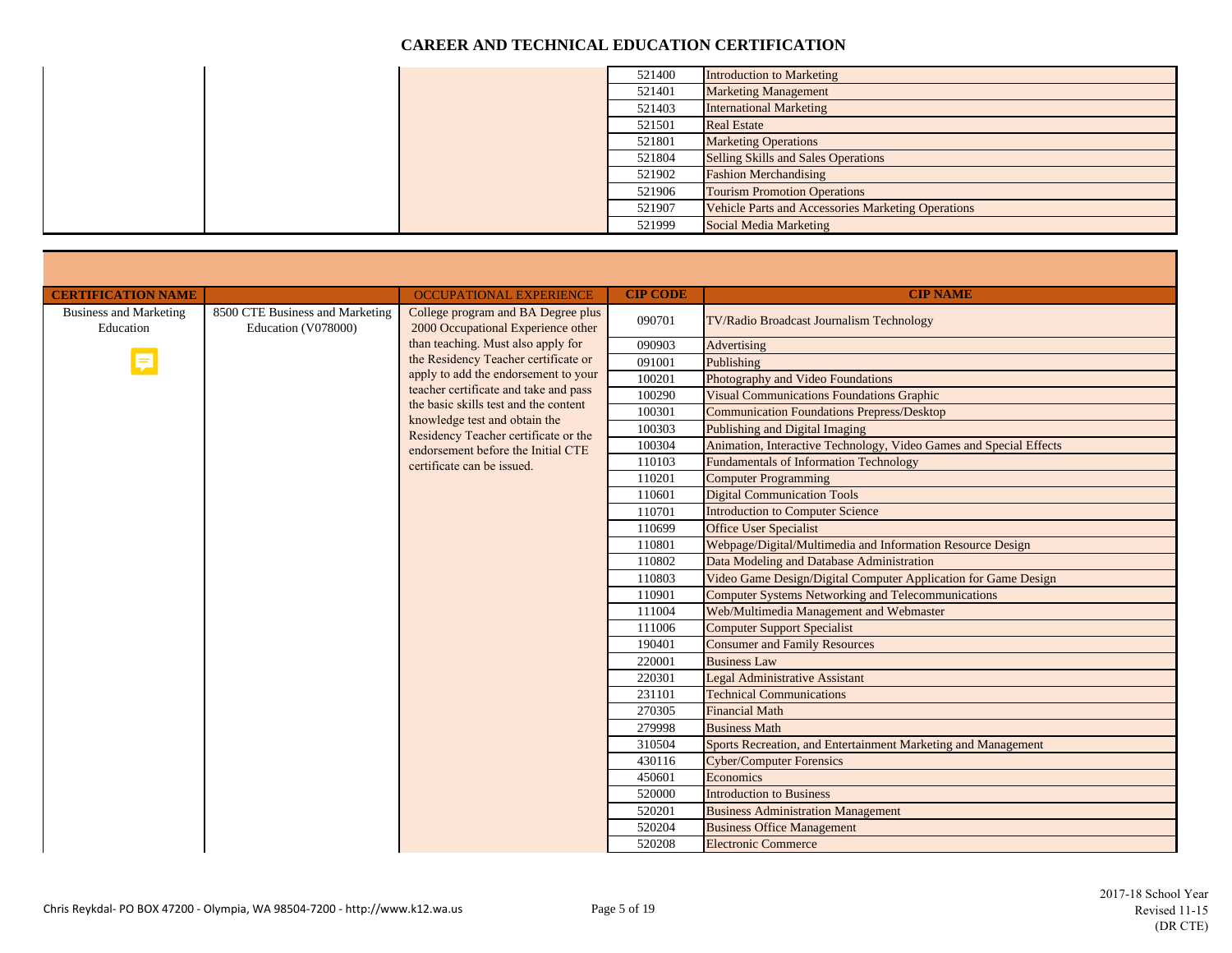|  | 520211 | <b>Project Management</b>                                      |
|--|--------|----------------------------------------------------------------|
|  | 520301 | Accounting                                                     |
|  | 520302 | <b>Accounting Technology</b>                                   |
|  | 520401 | <b>Business Procedures and Administrative Support Services</b> |
|  | 520486 | Recordkeeping                                                  |
|  | 520501 | <b>Business Communications</b>                                 |
|  | 520701 | Entrepreneurship                                               |
|  | 520703 | <b>Small Business Administration/Management</b>                |
|  | 520801 | Finance                                                        |
|  | 520803 | <b>Banking and Financial Services</b>                          |
|  | 520901 | Hospitality Administration/Management                          |
|  | 520904 | Hotel/Motel Administration Management                          |
|  | 520905 | <b>Restaurant/Food Service Management</b>                      |
|  | 521101 | <b>International Business and Commerce</b>                     |
|  | 521400 | <b>Introduction to Marketing</b>                               |
|  | 521401 | <b>Marketing Management</b>                                    |
|  | 521403 | <b>International Marketing</b>                                 |
|  | 521501 | <b>Real Estate</b>                                             |
|  | 521801 | <b>Marketing Operations</b>                                    |
|  | 521804 | <b>Selling Skills and Sales Operations</b>                     |
|  | 521902 | <b>Fashion Merchandising</b>                                   |
|  | 521906 | <b>Tourism Promotion Operations</b>                            |
|  | 521907 | <b>Vehicle Parts and Accessories Marketing Operations</b>      |
|  | 521999 | Social Media Marketing                                         |

| <b>CERTIFICATION NAME</b>  |                                       | <b>OCCUPATIONAL EXPERIENCE</b>       | <b>CIP CODE</b> | <b>CIP NAME</b>                                                |
|----------------------------|---------------------------------------|--------------------------------------|-----------------|----------------------------------------------------------------|
| Publishing                 | 8310 Publishing (V091001)             | Experience with newspaper, magazine, | 091001          | Publishing                                                     |
|                            |                                       | or book publishing                   |                 |                                                                |
| <b>Business Management</b> | 8311 Business Management<br>(V520100) | Management level business experience | 270305          | <b>Financial Math</b>                                          |
|                            |                                       |                                      | 450601          | Economics                                                      |
|                            |                                       |                                      | 520000          | <b>Introduction to Business</b>                                |
|                            |                                       |                                      | 520201          | <b>Business Administration Management</b>                      |
|                            |                                       |                                      | 520204          | <b>Business Office Management</b>                              |
|                            |                                       |                                      | 520208          | <b>Electronic Commerce</b>                                     |
|                            |                                       |                                      | 520211          | <b>Project Management</b>                                      |
|                            |                                       |                                      | 520401          | <b>Business Procedures and Administrative Support Services</b> |
|                            |                                       |                                      | 520501          | <b>Business Communications</b>                                 |
|                            |                                       |                                      | 520703          | <b>Small Business Administration/Management</b>                |
|                            |                                       |                                      | 520801          | Finance                                                        |
|                            |                                       |                                      | 520905          | <b>Restaurant/Food Service Management</b>                      |
|                            |                                       |                                      | 521101          | <b>International Business and Commerce</b>                     |
|                            |                                       |                                      | 521400          | <b>Introduction to Marketing</b>                               |
|                            |                                       |                                      | 521401          | <b>Marketing Management</b>                                    |
|                            |                                       |                                      | 521501          | <b>Real Estate</b>                                             |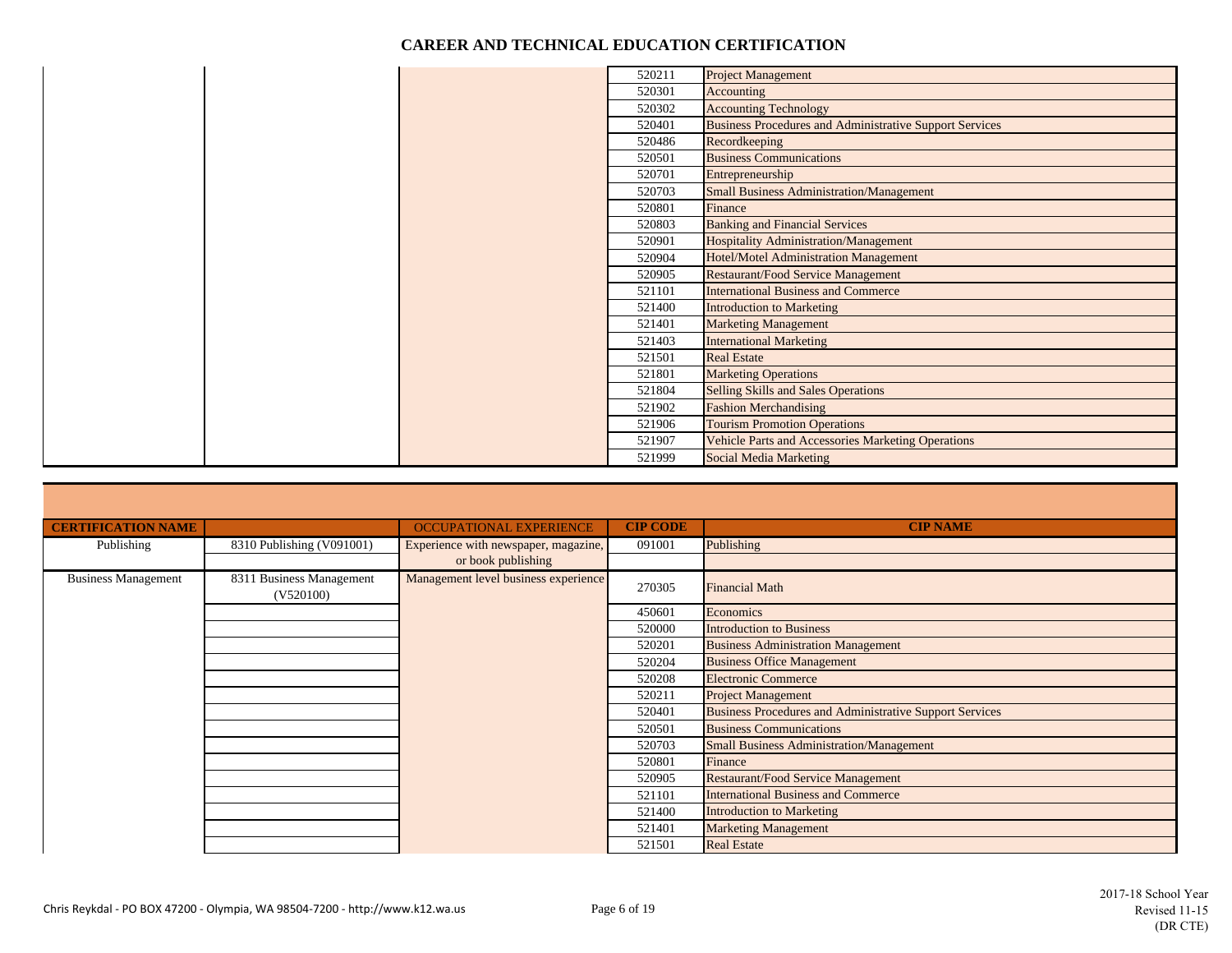|                                                   |                                                              |                                                                                 | 521999 | Social Media Marketing                                             |
|---------------------------------------------------|--------------------------------------------------------------|---------------------------------------------------------------------------------|--------|--------------------------------------------------------------------|
| Accounting and Related                            | 8312 Accounting and Related                                  | Experience as an accountant,                                                    | 270305 | <b>Financial Math</b>                                              |
| Programs                                          | Programs (V520300)                                           | bookkeeper, and work in accounting                                              |        |                                                                    |
|                                                   |                                                              | operations of a business                                                        | 279998 | <b>Business Math</b>                                               |
|                                                   |                                                              |                                                                                 | 520301 | Accounting                                                         |
|                                                   |                                                              |                                                                                 | 520302 | <b>Accounting Technology</b>                                       |
|                                                   |                                                              |                                                                                 | 520486 | Recordkeeping                                                      |
|                                                   |                                                              |                                                                                 | 520801 | Finance                                                            |
| Legal Administrative Services                     | 8313 Legal Administrative Services<br>(V520403)              | Experience as a lawyer, paralegal, law<br>clerk, or legal secretary             | 220001 | <b>Business Law</b>                                                |
|                                                   |                                                              |                                                                                 | 220301 | <b>Legal Administrative Assistant</b>                              |
|                                                   |                                                              |                                                                                 | 520501 | <b>Business Communications</b>                                     |
| Medical Administrative<br>Services                | 8314 Medical Administrative<br>Services (V520404)            | Experience as a medical secretary,<br>medical records clerk, medical            | 510716 | Medical Administrative/Executive Assistant and Medical Secretary   |
|                                                   |                                                              | insurance adjuster                                                              |        |                                                                    |
| <b>Banking Support Services</b>                   | 8316 Bnaking and Support Services<br>(V520895)               | Experience with support services in a<br>bank, savings and loan or credit union | 270305 | <b>Financial Math</b>                                              |
|                                                   |                                                              | (teller, loan officer, bank accounting                                          | 279998 | <b>Business Math</b>                                               |
|                                                   |                                                              | department)                                                                     | 520803 | <b>Banking and Financial Services</b>                              |
|                                                   |                                                              |                                                                                 | 520801 | Finance                                                            |
| Computer Application &<br><b>Related Programs</b> | 8317 Computer Applications and<br>Related Programs (V521206) | Experience with computer software,<br>word, spreadsheets, data bases, web       | 100290 | <b>Visual Communications Foundations</b>                           |
|                                                   |                                                              | page design, network management,                                                | 100304 | Animation, Interactive Technology, Video Games and Special Effects |
|                                                   |                                                              | computer repair or computer                                                     | 110103 | <b>Fundamentals of Information Technology</b>                      |
|                                                   |                                                              | programming                                                                     | 110201 | <b>Computer Programming</b>                                        |
|                                                   |                                                              |                                                                                 | 110601 | <b>Digital Communication Tools</b>                                 |
|                                                   |                                                              |                                                                                 | 110701 | <b>Introduction to Computer Science</b>                            |
|                                                   |                                                              |                                                                                 | 110699 | <b>Office User Specialist</b>                                      |
|                                                   |                                                              |                                                                                 | 110801 | Webpage/Digital/Multimedia and Information Resource Design         |
|                                                   |                                                              |                                                                                 | 110802 | Data Modeling and Database Administration                          |
|                                                   |                                                              |                                                                                 | 110803 | Video Game Design/Digital Computer Animation for Game Design       |
|                                                   |                                                              |                                                                                 | 111006 | <b>Computer Support Specialist</b>                                 |
|                                                   |                                                              |                                                                                 | 231101 | <b>Technical Communication</b>                                     |
|                                                   |                                                              |                                                                                 | 430116 | <b>Cyber/Computer Forensics</b>                                    |
|                                                   |                                                              |                                                                                 | 520401 | <b>Business Procedures and Administrative Support Services</b>     |
|                                                   |                                                              |                                                                                 | 520501 | <b>Business Communications</b>                                     |
| Fashion Merchandising                             | 8318 Fashion Merchandising<br>(V080102)                      | Experience in retail or wholesale<br>experience in the fashion industry         | 521902 | <b>Fashion Merchandising</b>                                       |
|                                                   |                                                              |                                                                                 |        |                                                                    |
| Entrepreneurship                                  | 8319 Entrepreneurship (V080301)                              | Ownership and operation of self owned                                           | 270305 | <b>Financial Math</b>                                              |
|                                                   |                                                              | business                                                                        | 279998 | <b>Business Math</b>                                               |
|                                                   |                                                              |                                                                                 | 450601 | Economics                                                          |
|                                                   |                                                              |                                                                                 | 520701 | Entrepreneurship                                                   |
|                                                   |                                                              |                                                                                 | 520703 | <b>Small Business Administration/Management</b>                    |
|                                                   |                                                              |                                                                                 | 520801 | Finance                                                            |
| <b>General Sales Operations</b>                   | 8320 General Sales Operations<br>(V080706)                   | Experience with direct and indirect<br>sales, ecommerce, or supervisory or      | 520208 | <b>Electronic Commerce</b>                                         |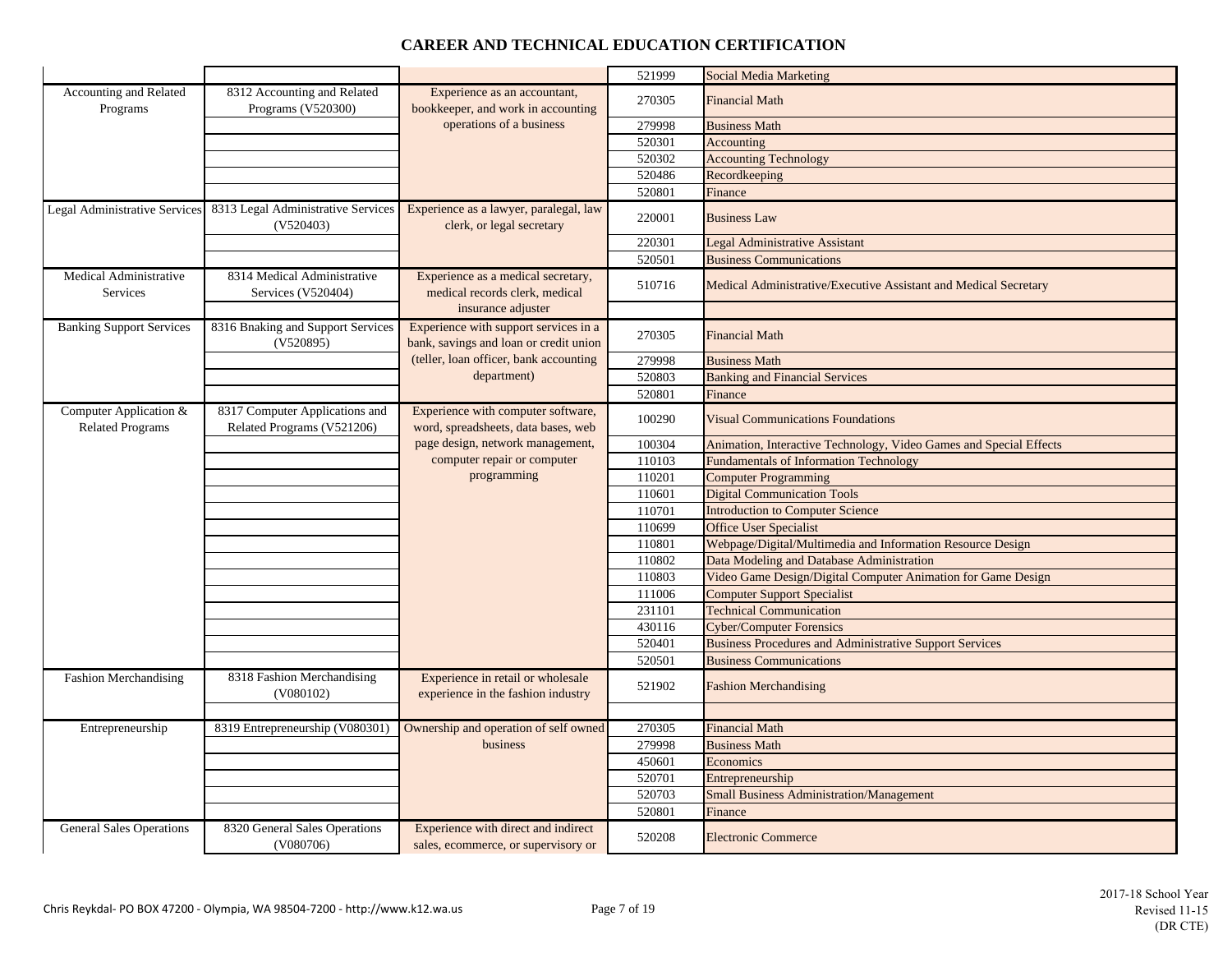|  |  |  | <b>CAREER AND TECHNICAL EDUCATION CERTIFICATION</b> |
|--|--|--|-----------------------------------------------------|
|--|--|--|-----------------------------------------------------|

|                           |                                        | managerial retail sales                                                    | 521801 | <b>Marketing Operations</b>                                   |
|---------------------------|----------------------------------------|----------------------------------------------------------------------------|--------|---------------------------------------------------------------|
|                           |                                        |                                                                            | 521804 | Selling Skills and Sales Operations                           |
| <b>Lodging Management</b> | 8325 Lodging Management<br>(V520902)   | Management level experience in a hotel<br>or lodging facility              | 520901 | Hospitality Administration/Management                         |
|                           |                                        |                                                                            | 520904 | Hotel/Motel Administration Management                         |
| Marketing Management      | 8326 Marketing Management<br>(V521401) | Management level experience in retail<br>or marketing operation; marketing | 090903 | Advertising                                                   |
|                           |                                        | director                                                                   | 270305 | <b>Financial Math</b>                                         |
|                           |                                        |                                                                            | 279998 | <b>Business Math</b>                                          |
|                           |                                        |                                                                            | 310504 | Sports Recreation, and Entertainment Marketing and Management |
|                           |                                        |                                                                            | 450601 | Economics                                                     |
|                           |                                        |                                                                            | 520000 | <b>Introduction to Business</b>                               |
|                           |                                        |                                                                            | 520211 | <b>Project Management</b>                                     |
|                           |                                        |                                                                            | 521400 | <b>Introduction to Marketing</b>                              |
|                           |                                        |                                                                            | 521401 | <b>Marketing Management</b>                                   |
|                           |                                        |                                                                            | 521403 | <b>International Marketing</b>                                |
|                           |                                        |                                                                            | 520501 | <b>Business Communications</b>                                |
|                           |                                        |                                                                            | 520703 | <b>Small Business Administration/Management</b>               |
|                           |                                        |                                                                            | 520801 | Finance                                                       |
|                           |                                        |                                                                            | 520905 | <b>Restaurant/Food Service Management</b>                     |
|                           |                                        |                                                                            | 521501 | <b>Real Estate</b>                                            |
|                           |                                        |                                                                            | 521801 | <b>Marketing Operations</b>                                   |
|                           |                                        |                                                                            | 521804 | Selling Skills and Sales Operations                           |
|                           |                                        |                                                                            | 521906 | <b>Tourism Promotion Operations</b>                           |
|                           |                                        |                                                                            | 521907 | Vehicle Parts and Accessories Marketing Operations            |
|                           |                                        |                                                                            | 521999 | <b>Social Media Marketing</b>                                 |

| <b>CERTIFICATION NAME</b> |                              | <b>OCCUPATIONAL EXPERIENCE</b>        | <b>CIP CODE</b> | <b>CIP NAME</b>                                         |
|---------------------------|------------------------------|---------------------------------------|-----------------|---------------------------------------------------------|
| Family and Consumer       | 8600 CTE Family and Consumer | College program completion and a BA   | 120500          | Introduction to Foods and Related Culinary Arts         |
| Sciences Education        | Science (V200002)            | Degree plus 2000 hours Occupational   |                 |                                                         |
|                           |                              | Experience other than may be teaching | 120501          | Baking and Pastry Arts/Baker/Pastry Chef                |
|                           |                              | in the FACSE field. Must also apply   | 120505          | Food Preparation/Professional Cooking/Kitchen Assistant |
|                           |                              | for the Residency Teacher certificate | 130101          | <b>Careers in Education</b>                             |
|                           |                              | or apply to add the endorsement to    | 190000          | <b>Work and Family Foundations</b>                      |
|                           |                              | your teacher certificate and take and | 190001          | <b>Personal Choices</b>                                 |
|                           |                              | pass the basic skills test and the    | 190002          | <b>Independent Living</b>                               |
|                           |                              | content knowledge test and obtain the | 190003          | <b>Family Health</b>                                    |
|                           |                              | Residency Teacher certificate or the  | 190401          | <b>Consumer and Family Resources</b>                    |
|                           |                              | endorsement before the Initial CTE    | 190403          | <b>Consumer Services</b>                                |
|                           |                              | certificate can be issued.            | 190501          | <b>Nutrition and Wellness</b>                           |
|                           |                              |                                       | 190504          | <b>Food Science, Dietetics and Nutrition</b>            |
|                           |                              |                                       | 190601          | Housing, Interiors, and Furnishings                     |
|                           |                              |                                       | 190701          | <b>Human Development</b>                                |
|                           |                              |                                       | 190703          | Career, Community and Family Connections                |
|                           |                              |                                       | 190704          | <b>Family Systems</b>                                   |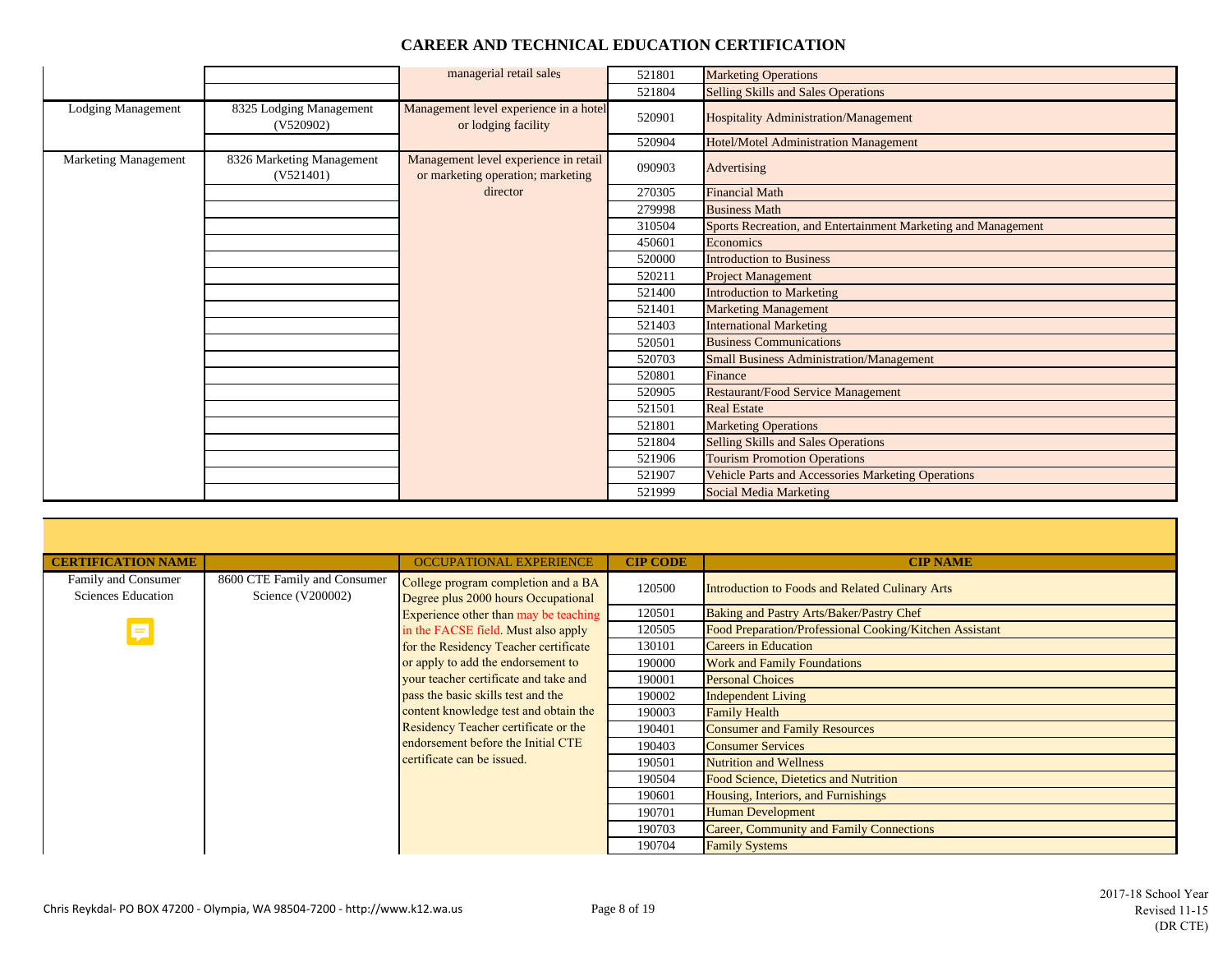|  | 190706 | <b>Child Development/Parenting</b>                 |
|--|--------|----------------------------------------------------|
|  | 190707 | <b>Family and Community Services</b>               |
|  | 190708 | Early Childhood, Education, and Services           |
|  | 190710 | <b>Interpersonal Relationships</b>                 |
|  | 190716 | <b>Teen Parenting</b>                              |
|  | 190726 | <b>GRADS</b> (Graduation, Reality and Dual Skills) |
|  | 190901 | <b>Textiles and Apparel</b>                        |
|  | 270305 | <b>Financial Math</b>                              |
|  | 279998 | <b>Business Math</b>                               |
|  | 500510 | <b>Costume Design</b>                              |
|  | 520211 | <b>Project Management</b>                          |
|  | 520905 | <b>Restaurant/Food Service Management</b>          |
|  | 521902 | <b>Fashion Merchandising</b>                       |

| <b>CERTIFICATION NAME</b>               |                                                        | <b>OCCUPATIONAL EXPERIENCE</b>                                                       | <b>CIP CODE</b> | <b>CIP NAME</b>                                         |
|-----------------------------------------|--------------------------------------------------------|--------------------------------------------------------------------------------------|-----------------|---------------------------------------------------------|
| Cosmetology                             | 8630 Cosmetology (V120403)                             | Experience as a licensed cosmetologist                                               | 120401          | Cosmetology                                             |
| Food Production and Services            | 8640 Food Production and Services<br>(V120505)         | Experience in food work that includes<br>the preparation and service of food         | 120500          | <b>Introduction to Foods and Related Culinary Arts</b>  |
|                                         |                                                        |                                                                                      | 120501          | Baking and Pastry Arts/Baker/Pastry Chef                |
|                                         |                                                        |                                                                                      | 120505          | Food Preparation/Professional Cooking/Kitchen Assistant |
|                                         |                                                        |                                                                                      | 520905          | <b>Restaurant/Food Service Management</b>               |
| Translation and Interpretation          | 8641 Translation and Interpretation<br>(V160103)       | Experience as a translator from English<br>to another language or from another       | 160103          | <b>Translation and Interpretation</b>                   |
|                                         |                                                        | language to English                                                                  |                 |                                                         |
|                                         |                                                        |                                                                                      |                 |                                                         |
| <b>Consumer Services</b>                | 8642 Consumer Services (V190403)                       | <b>Experience in the Consumer Services</b><br>industry, providing end-use advice and | 190403          | <b>Consumer Services</b>                                |
|                                         |                                                        | representational services to individuals                                             |                 |                                                         |
|                                         |                                                        | and groups and techniques needed to                                                  |                 |                                                         |
|                                         |                                                        | protect consumers from unsafe,                                                       |                 |                                                         |
|                                         |                                                        | unreliable, and/or unhealthy products<br>and services, including financial           |                 |                                                         |
|                                         |                                                        | services                                                                             |                 |                                                         |
|                                         |                                                        |                                                                                      |                 |                                                         |
|                                         |                                                        |                                                                                      |                 |                                                         |
| Food Science Dietetics and<br>Nutrition | 8643 Food Science Dietetics and<br>Nutrician (V190504) | Experience in the Food Science,<br>Dietetics and Nutrition industry,                 | 120500          | Introduction to Foods and Related Culinary Arts         |
|                                         |                                                        | including risk management procedures,                                                | 190501          | <b>Nutrition and Wellness</b>                           |
|                                         |                                                        | nutritional therapy, technology in food                                              | 190504          | Food Science, Dietetics and Nutrition                   |
|                                         |                                                        | production and diet and nutrition                                                    |                 |                                                         |
|                                         |                                                        | analysis, and planning                                                               |                 |                                                         |
|                                         |                                                        |                                                                                      |                 |                                                         |
|                                         |                                                        |                                                                                      |                 |                                                         |
| Housing, Interiors and<br>Furnishings   | 8644 Housing, Interiors and<br>Furnishings (V190601)   | Experience in the Housing, Interiors,<br>and Furnishings industry, focusing on       | 190601          | Housing Interiors, and Furnishings                      |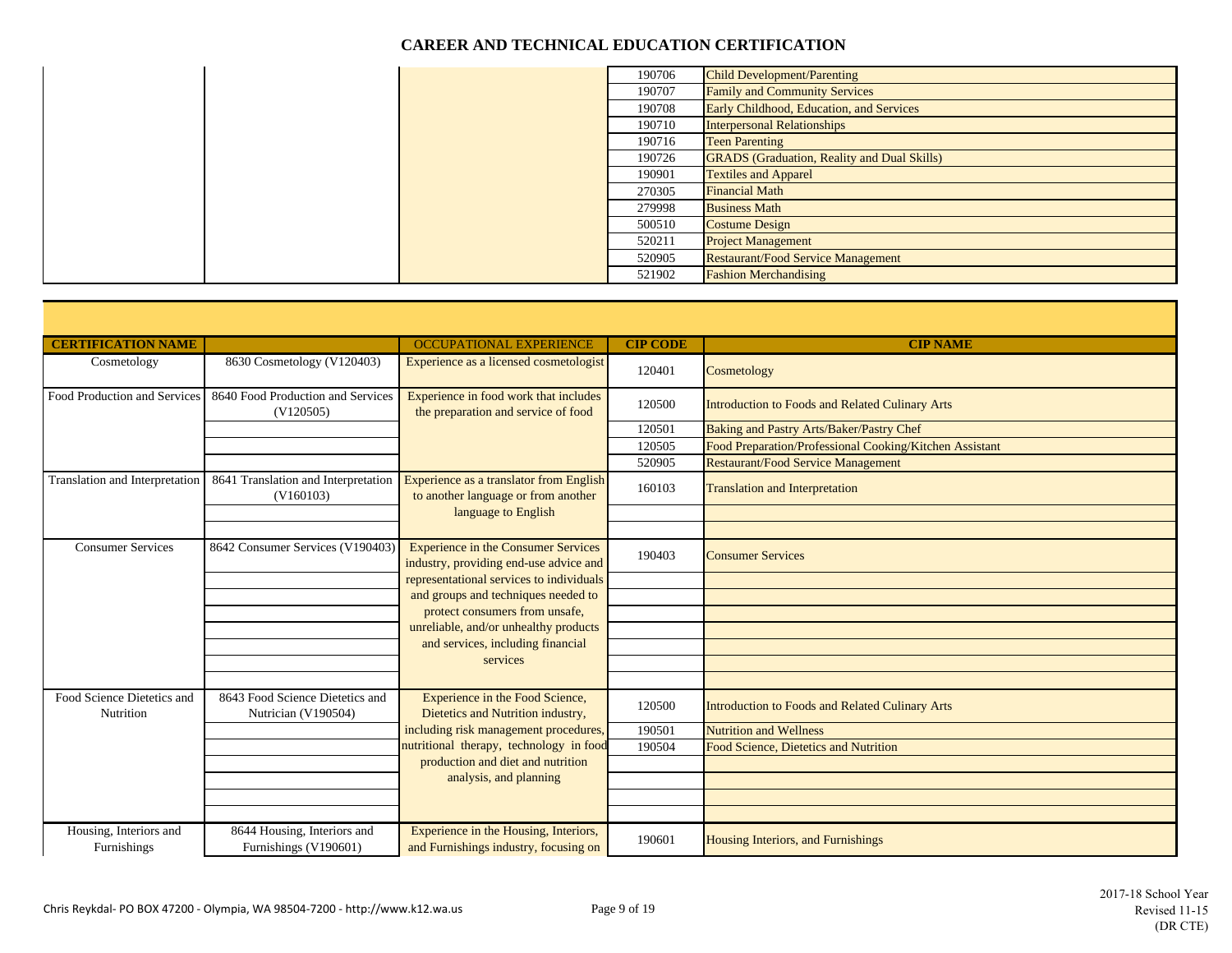|                                                    |                                                          | the behavioral, social, economic,<br>functional and aesthetic aspects of<br>housing, interiors and furnishings,<br>including analyzing, planning<br>designing, furnishing and equipping<br>residential, work and leisure spaces to<br>meet user needs, and he related<br>regulations and policies |                  |                                                                                 |
|----------------------------------------------------|----------------------------------------------------------|---------------------------------------------------------------------------------------------------------------------------------------------------------------------------------------------------------------------------------------------------------------------------------------------------|------------------|---------------------------------------------------------------------------------|
| Careers in Family and<br><b>Community Services</b> | 8646 Family and Community<br>Services (V190707)          | Experience in the Family and<br><b>Community Services Industry focusing</b>                                                                                                                                                                                                                       | 190703           | Career, Community and Family Connections                                        |
|                                                    |                                                          | on the development and                                                                                                                                                                                                                                                                            | 190707           | <b>Family and Community Services</b>                                            |
|                                                    |                                                          | implementation of public, private, and<br>voluntary support services for                                                                                                                                                                                                                          |                  |                                                                                 |
|                                                    |                                                          | individuals, families, and localities and                                                                                                                                                                                                                                                         |                  |                                                                                 |
|                                                    |                                                          | preparing individuals to function in a                                                                                                                                                                                                                                                            |                  |                                                                                 |
|                                                    |                                                          | variety of occupations promoting family                                                                                                                                                                                                                                                           |                  |                                                                                 |
|                                                    |                                                          | life, and family/community<br>development                                                                                                                                                                                                                                                         |                  |                                                                                 |
|                                                    |                                                          |                                                                                                                                                                                                                                                                                                   |                  |                                                                                 |
| Early Childhood Education<br>and Support Services  | 8647 Early Childhood and<br>Community Services (V190708) | Management level experience in a<br>licensed child day care facility                                                                                                                                                                                                                              | 190708           | <b>Child Care and Support Services Management</b>                               |
|                                                    |                                                          |                                                                                                                                                                                                                                                                                                   |                  |                                                                                 |
| Textiles and Apparel                               | 8648 Textiles and Apparel<br>(V190901)                   | Experience in the textile and apparel<br>industry in product design,                                                                                                                                                                                                                              | 190601           | Housing, Interiors and Furnishings                                              |
|                                                    |                                                          | production, merchandising customer<br>service and business profitability                                                                                                                                                                                                                          | 190901           | <b>Textiles and Apparel</b>                                                     |
|                                                    |                                                          |                                                                                                                                                                                                                                                                                                   |                  |                                                                                 |
| <b>Educational Para Pro</b>                        | 8649 Educational Para Pro (V200206                       | Experience as a teacher assistant                                                                                                                                                                                                                                                                 | 131501           | <b>Educational Para Pro</b>                                                     |
| Careers in Education                               | 8650 Careers in Education                                | Bachelor's degree and experience as a                                                                                                                                                                                                                                                             | 130101           | <b>Careers in Education</b>                                                     |
|                                                    | (V200212)                                                | teacher at the elementary, middle school                                                                                                                                                                                                                                                          |                  |                                                                                 |
|                                                    |                                                          | or secondary level                                                                                                                                                                                                                                                                                |                  |                                                                                 |
| <b>Culinary Arts</b>                               | 8651 Culinary Arts (V200493)                             | Experience as a chef or working in                                                                                                                                                                                                                                                                | 120500           | <b>Introduction to Foods and Related Culinary Arts</b>                          |
|                                                    |                                                          | culinary arts industry                                                                                                                                                                                                                                                                            | 120501<br>120503 | Baking and Pastry Arts/Baker/Pastry Chef<br><b>Culinary Arts/Chefs Training</b> |
|                                                    |                                                          |                                                                                                                                                                                                                                                                                                   | 120505           | <b>Food Production and Services</b>                                             |
|                                                    |                                                          |                                                                                                                                                                                                                                                                                                   | 520905           | <b>Restaurant/Food Service Management</b>                                       |
| Hospitality, Recreation and<br>Tourism             | 8652 Hospitality, Recreation and<br>Tourism (V310101)    | Experience in the Hospitality, Tourism<br>and Recreation industry demonstration                                                                                                                                                                                                                   | 310101           | <b>Hospitality, Tourism, and Recreation</b>                                     |
|                                                    |                                                          | procedures applied to safety, security                                                                                                                                                                                                                                                            |                  |                                                                                 |
|                                                    |                                                          | and environmental issues, and practices                                                                                                                                                                                                                                                           |                  |                                                                                 |
|                                                    |                                                          | and skills involved in lodging<br>occupations and travel related services,                                                                                                                                                                                                                        |                  |                                                                                 |
|                                                    |                                                          | applying concepts of customer services,                                                                                                                                                                                                                                                           |                  |                                                                                 |
|                                                    |                                                          | and managing recreational, leisure and                                                                                                                                                                                                                                                            |                  |                                                                                 |
|                                                    |                                                          | other programs and events                                                                                                                                                                                                                                                                         |                  |                                                                                 |
|                                                    |                                                          |                                                                                                                                                                                                                                                                                                   |                  |                                                                                 |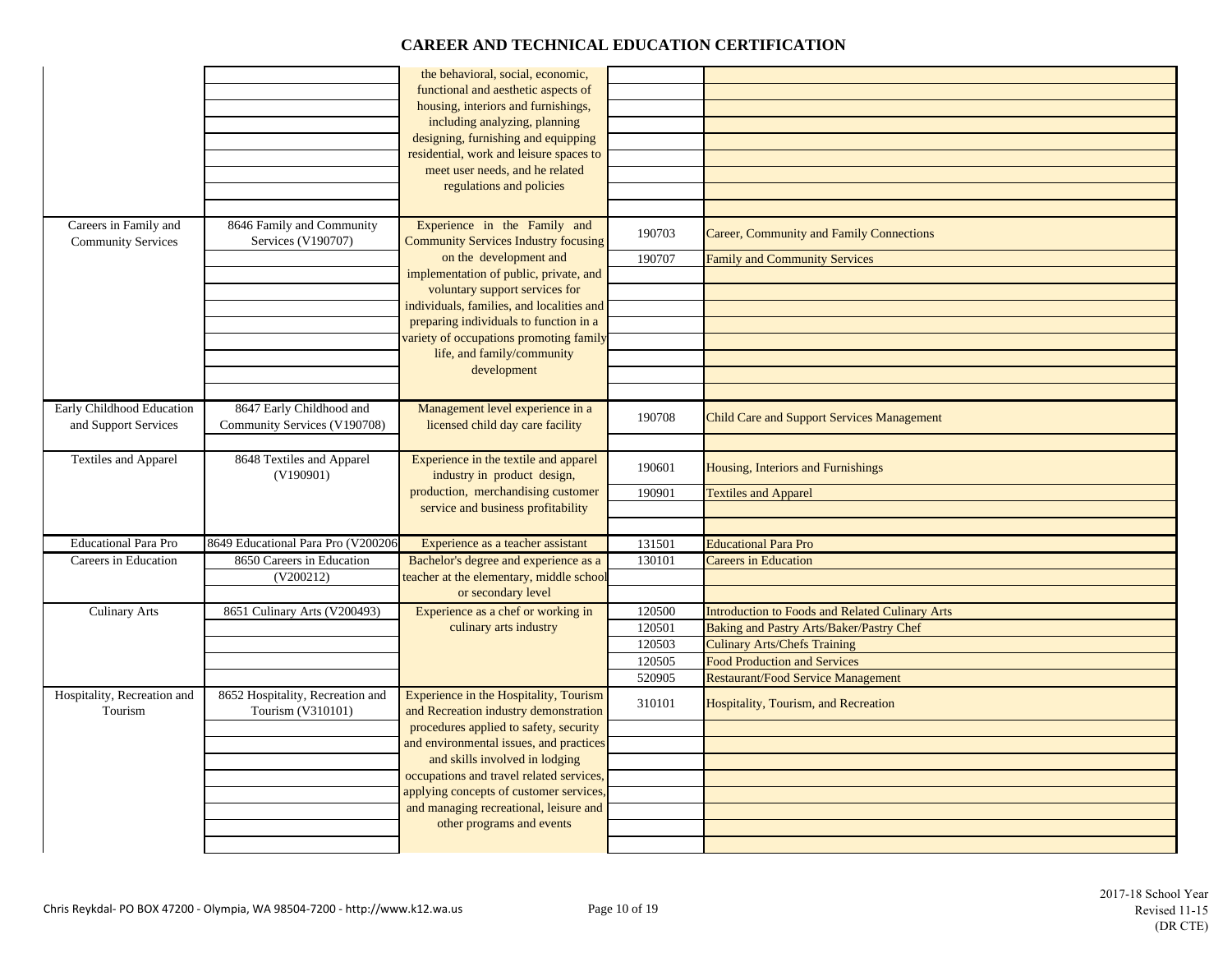$\sim$ 

| <b>Personal Care Services</b> | 8612 Personal Care Services<br>(V310510)    | Experience working in the health and<br>fitness industry in public private | 310507 | <b>Physical Fitness Technician</b>              |
|-------------------------------|---------------------------------------------|----------------------------------------------------------------------------|--------|-------------------------------------------------|
|                               |                                             | recreational facilities for community,                                     |        |                                                 |
|                               |                                             | hospital, or corporate fitness programs                                    |        |                                                 |
|                               |                                             | providing instruction, supervision and                                     |        |                                                 |
|                               |                                             | management of programs and program                                         |        |                                                 |
|                               |                                             | administration; Athletic Trainer                                           |        |                                                 |
|                               |                                             | Certified.                                                                 |        |                                                 |
|                               |                                             |                                                                            |        |                                                 |
|                               |                                             |                                                                            |        |                                                 |
| Sign Language Interpreter     | 8670 Sign Language Interpreter<br>(V510205) | Experience as a sign language<br>interpreter or signing assistant to       | 161603 | <b>Sign Language Interpretation/Interpreter</b> |
|                               |                                             | hearing impaired                                                           |        |                                                 |
|                               |                                             |                                                                            |        |                                                 |

| <b>CERTIFICATION NAME</b>                 |                                              | <b>OCCUPATIONAL EXPERIENCE</b>                                                      | <b>CIP CODE</b> | <b>CIP NAME</b>                                       |
|-------------------------------------------|----------------------------------------------|-------------------------------------------------------------------------------------|-----------------|-------------------------------------------------------|
| <b>Health Informatics Career</b>          | 8601 Health Infomatic Careers<br>(V510700)   | Experience in a hospital and /or medical<br>group or clinic, HMOs, health insurance | 260103          | <b>Biomedical Body Systems</b>                        |
|                                           |                                              | organizations, or health information                                                | 510000          | Introduction to Health Science Careers                |
|                                           |                                              | technology working with healthcare                                                  | 510700          | <b>Health Informatics Careers Strand</b>              |
|                                           |                                              | data, health information management,                                                | 510799          | <b>Medical Terminology</b>                            |
|                                           |                                              | and /or designing and utilization of                                                |                 |                                                       |
|                                           |                                              | health data systems (examples: Medical                                              |                 |                                                       |
|                                           |                                              | Records Management; Medical                                                         |                 |                                                       |
|                                           |                                              | Biller/Coder: Database Analysts).                                                   |                 |                                                       |
|                                           |                                              |                                                                                     |                 |                                                       |
|                                           |                                              |                                                                                     |                 |                                                       |
|                                           |                                              |                                                                                     |                 |                                                       |
| <b>Health Support Services</b><br>Careers | 8602 Health Support Services<br>(V510710)    | Experience at a medical facility as a<br>biomedical/clinical engineer and/or in     | 510000          | Introduction to Health Science Careers                |
|                                           |                                              | central service, environmental health                                               | 510710          | <b>Health Support Services Careers Strand Medical</b> |
|                                           |                                              | and safety, hospital maintenance or food                                            | 510799          | <b>Medical Terminology</b>                            |
|                                           |                                              | service                                                                             |                 |                                                       |
|                                           |                                              |                                                                                     |                 |                                                       |
| <b>Health Therapeutic Careers</b>         | 8603 Health Therapeutic Careers<br>(V510800) | Experience in any one (or a<br>combination) of the following: Athletic              | 190003          | Family Health                                         |
|                                           |                                              | Trainer Certified, Chiropractor, Dentist,                                           | 260103          | <b>Biomedical Body Systems</b>                        |
|                                           |                                              | Dental Hygienist, Registered Dental                                                 | 510000          | <b>Introduction to Health Science Careers</b>         |
|                                           |                                              | Assistant, Licensed Practical Nurse,                                                | 510799          | <b>Medical Terminology</b>                            |
|                                           |                                              | Respiratory Care Practitioner, Physical                                             | 510800          | Therapeutic Services, Other                           |
|                                           |                                              | or Occupational Therapist, Physical or                                              | 510801          | <b>Medical Assistant</b>                              |
|                                           |                                              | Occupational Therapy Assistant,                                                     | 510717          | Medical Intervention                                  |
|                                           |                                              | Pharmacist, Medical Physician,                                                      | 510601          | <b>Dental Assisting</b>                               |
|                                           |                                              | Physician's Assistant Certified,<br>1.3.7                                           | 510913          | <b>Sports Medicine</b>                                |

з.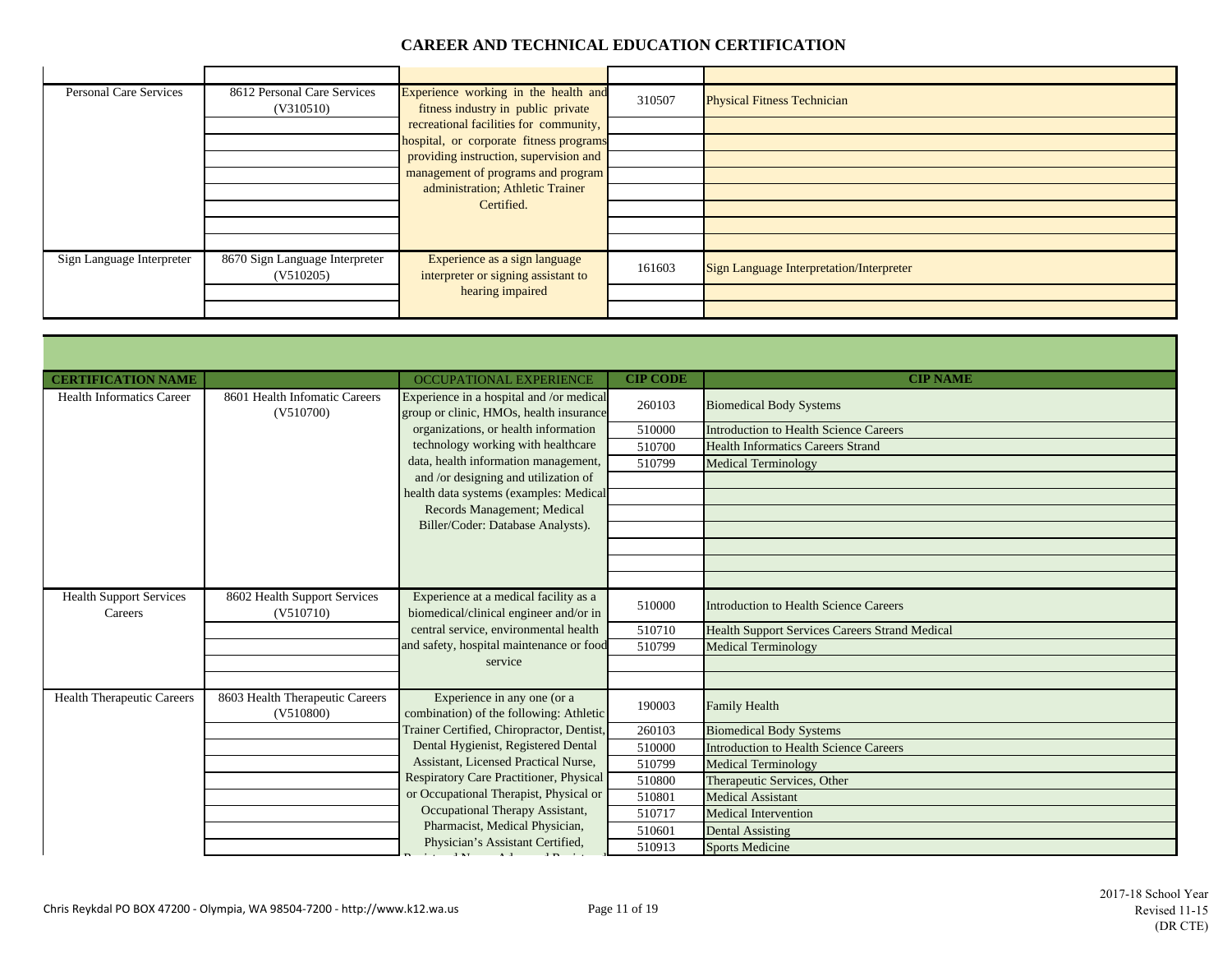|                                     |                                                | Registered Nurse, Advanced Registered<br>Nurse Practitioner.                        | 511614 | <b>Nursing Assistant</b>                      |
|-------------------------------------|------------------------------------------------|-------------------------------------------------------------------------------------|--------|-----------------------------------------------|
|                                     |                                                |                                                                                     | 511199 | Pre-Allied Health Program                     |
|                                     |                                                |                                                                                     | 510805 | Pharmacy Pre-Technician/Assistant             |
|                                     |                                                |                                                                                     | 510806 | Physical Therapist Technician/Aide            |
|                                     |                                                |                                                                                     |        |                                               |
| <b>Health Diagnostic Careers</b>    | 8604 Health Diagnotic Careers<br>(V510900)     | Experience as a Medical technologist, or<br>clinical laboratory scientist, clinical | 190003 | <b>Family Health</b>                          |
|                                     |                                                | chemist, clinical microbiologist,                                                   | 260103 | <b>Biomedical Body Systems</b>                |
|                                     |                                                | pathologist, or geneticist with National                                            | 510000 | <b>Introduction to Health Science Careers</b> |
|                                     |                                                | Certification, who has worked in an                                                 | 510799 | <b>Medical Terminology</b>                    |
|                                     |                                                | accredited laboratory under a board                                                 | 510900 | Diagnostic Careers Strand                     |
|                                     |                                                | certified pathologist.                                                              | 510717 | Medical Intervention                          |
|                                     |                                                |                                                                                     |        |                                               |
| <b>Biomedical Sciences</b>          | 8608 Biomedical Sciences<br>(V260102)          | Experience in the biomedical fields.<br>May use 6000 hours of teaching              | 140501 | Bioengineering and Biomedical Engineering     |
|                                     |                                                | biology.                                                                            | 190003 | <b>Family Health</b>                          |
|                                     |                                                |                                                                                     | 260102 | <b>Biomedical Sciences</b>                    |
|                                     |                                                |                                                                                     | 260103 | <b>Biomedical Body Systems</b>                |
|                                     |                                                |                                                                                     | 260104 | <b>Biomedical Innovations</b>                 |
|                                     |                                                |                                                                                     | 510000 | <b>Introduction to Health Science Careers</b> |
|                                     |                                                |                                                                                     | 510717 | <b>Medical Intervention</b>                   |
|                                     |                                                |                                                                                     | 510799 | <b>Medical Terminology</b>                    |
|                                     |                                                |                                                                                     | 511199 | Pre-Allied Health Program                     |
|                                     |                                                |                                                                                     | 512210 | Global Health                                 |
|                                     |                                                |                                                                                     |        |                                               |
| <b>Health Science Biotechnology</b> | 8609 Health Science Biotechnology<br>(V261202) | Experience in the biotechnical fields.<br>May use 6000 hours of teaching            | 140501 | Bioengineering and Biomedical Engineering     |
|                                     |                                                | biology.                                                                            | 190003 | <b>Family Health</b>                          |
|                                     |                                                |                                                                                     | 260103 | <b>Biomedical Body Systems</b>                |
|                                     |                                                |                                                                                     | 261202 | <b>Health Science Biotechnology</b>           |
|                                     |                                                |                                                                                     | 510000 | <b>Introduction to Health Science Careers</b> |
|                                     |                                                |                                                                                     | 511199 | Pre-Allied Health Program                     |
|                                     |                                                |                                                                                     | 512210 | Global Health                                 |
| Dental Assistant                    | 8605 Dental Assistant (V510601)                | Experience in one of the following:                                                 | 510601 | <b>Dental Assistant</b>                       |
|                                     |                                                | Dentist, Dental Hygienist, Registered                                               |        |                                               |
|                                     |                                                | Dental Assistant                                                                    |        |                                               |
| <b>Sports Medicine</b>              | 8606 Sports Medicine (V510709)                 | Experience in one of the following:                                                 | 190003 | Family Health                                 |
|                                     |                                                | Athletic Trainer Certified, Chiropractor,                                           | 260103 | <b>Biomedical Body Systems</b>                |
|                                     |                                                | Physical or Occupational Therapist,                                                 | 310507 | Personal Fitness Technician                   |
|                                     |                                                | Physical or Occupational Therapy                                                    | 510000 | <b>Introduction to Health Science Careers</b> |
|                                     |                                                | Assistant                                                                           | 510799 | <b>Medical Terminology</b>                    |
|                                     |                                                |                                                                                     | 510806 | Physical Therapy Technician/Aide              |
|                                     |                                                |                                                                                     | 510913 | <b>Sports Medicine</b>                        |
|                                     |                                                |                                                                                     | 511199 | Pre-Allied Health                             |
| <b>Nursing Assistant</b>            | 8607 Nursing Assistant (V511614)               | Experience in one of the following:                                                 | 190003 | <b>Family Health</b>                          |
|                                     |                                                | Registered Nurse, Registered Nurse                                                  | 260103 | <b>Biomedical Body Systems</b>                |
|                                     |                                                | Practitioner                                                                        | 510000 | <b>Introduction to Health Science Careers</b> |
|                                     |                                                |                                                                                     |        |                                               |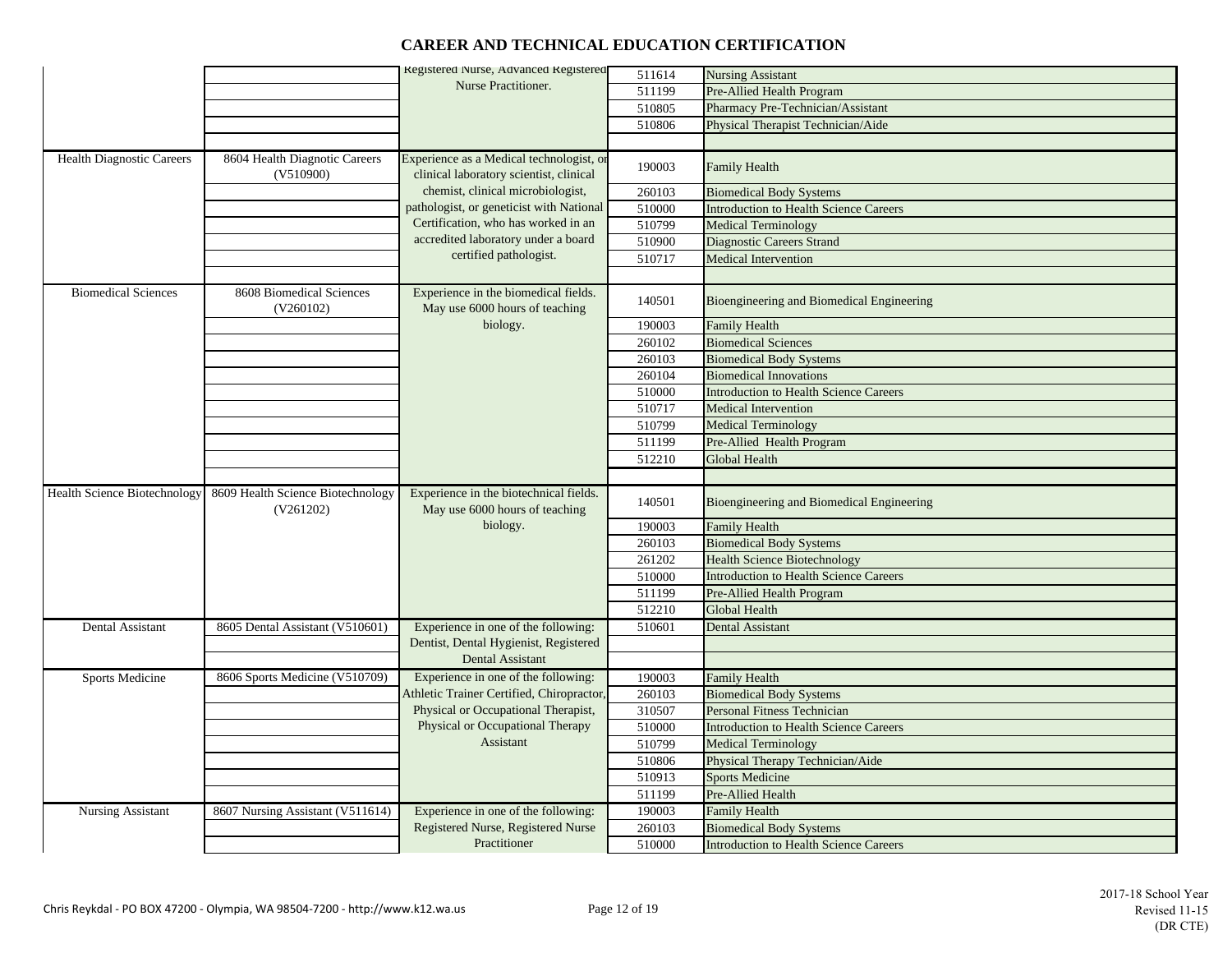|               |                              |                                         | 510799 | <b>Medical Terminology</b>          |
|---------------|------------------------------|-----------------------------------------|--------|-------------------------------------|
|               |                              |                                         | 511614 | <b>Nursing Assistant</b>            |
|               |                              |                                         | 511199 | <b>Pre-Allied Health Program</b>    |
| Global Health | 8611 Global Health (V512210) | Experience in one of the following:     | 260102 | <b>Biomedical Sciences</b>          |
|               |                              | Biotechnical Fields, Biomedical fields, | 261202 | <b>Health Science Biotechnology</b> |
|               |                              | or Public Health                        | 512210 | Global Health                       |

| <b>CERTIFICATION NAME</b>   |                                            | OCCUPATIONAL EXPERIENCE                                                    | <b>CIP CODE</b> | <b>CIP NAME</b>                                                   |
|-----------------------------|--------------------------------------------|----------------------------------------------------------------------------|-----------------|-------------------------------------------------------------------|
| <b>Technology Education</b> | 8700 CTE Technology Education<br>(V210100) | College program completion and a BA<br>Degree plus 2000 hours Occupational | 030198          | Sustainable Design and Technology                                 |
|                             |                                            | Experience other than teaching.                                            | 100201          | Photography and Video Foundations                                 |
|                             |                                            | Must also apply for the Residency                                          | 100290          | <b>Visual Communications Foundations</b>                          |
|                             |                                            | Teacher certificate or apply to add                                        | 100301          | Graphic Communications Foundations                                |
|                             |                                            | the endorsement to your teacher                                            | 110201          | <b>Computer Programming</b>                                       |
|                             |                                            | certificate and take and pass the                                          | 110701          | Introduction to Computer Science                                  |
|                             |                                            | basic skills test and the content                                          | 140102          | Pre-Engineering Technologies                                      |
|                             |                                            | knowledge test and obtain the<br>Residency Teacher certificate or the      | 140501          | Bioengineering and Biomedical Engineering                         |
|                             |                                            | endorsement before the Initial CTE                                         | 149991          | <b>Engineering Design 1</b>                                       |
|                             |                                            | certificate can be issued.                                                 | 149992          | <b>Engineering Design 2</b>                                       |
|                             |                                            |                                                                            | 149993          | <b>Engineering Design 3</b>                                       |
|                             |                                            |                                                                            | 149994          | Introduction to Science Research Engineering                      |
|                             |                                            |                                                                            | 149995          | Introduction to Engineering Technology                            |
|                             |                                            |                                                                            | 149996          | Introduction to Computer Integrated Manufacturing                 |
|                             |                                            |                                                                            | 149997          | <b>Digital Electronics</b>                                        |
|                             |                                            |                                                                            | 149998          | Introduction to Aerospace Engineering                             |
|                             |                                            |                                                                            | 150201          | Introduction to Civil Engineering and Architecture                |
|                             |                                            |                                                                            | 150406          | <b>Robotics Foundations</b>                                       |
|                             |                                            |                                                                            | 151301          | Drafting and Design Technology General                            |
|                             |                                            |                                                                            | 151302          | CAD/CADD Drafting and Design Technology                           |
|                             |                                            |                                                                            | 151303          | High-Performance Green Building Architectural Drafting and Design |
|                             |                                            |                                                                            | 151304          | Civil Drafting and Civil Engineering CAD/CADD                     |
|                             |                                            |                                                                            | 151305          | Electrical/Electronics Drafting CAD/CADD                          |
|                             |                                            |                                                                            | 151306          | Mechanical Drafting and CAD/CADD                                  |
|                             |                                            |                                                                            | 151601          | Nanotechnology                                                    |
|                             |                                            |                                                                            | 210198          | <b>Technology Foundations</b>                                     |
|                             |                                            |                                                                            | 400891          | Principles of Technology Applied                                  |
|                             |                                            |                                                                            | 401099          | Material Science Technology Applied                               |
|                             |                                            |                                                                            | 430100          | Public Safety and Security Foundations                            |
|                             |                                            |                                                                            | 460100          | Architecture and Construction Foundations                         |
|                             |                                            |                                                                            | 469998          | Pre-Apprenticeship Skills for the Trades                          |
|                             |                                            |                                                                            | 470000          | <b>Manufacturing Foundations</b>                                  |
|                             |                                            |                                                                            | 470100          | <b>Energy and Power Foundations</b>                               |
|                             |                                            |                                                                            | 470600          | <b>Automotive Foundations</b>                                     |
|                             |                                            |                                                                            | 470601          | Transportation, Distribution and Logistics Foundation             |
|                             |                                            |                                                                            | 470606          | Power Equipment Small Engine Technology/Technician                |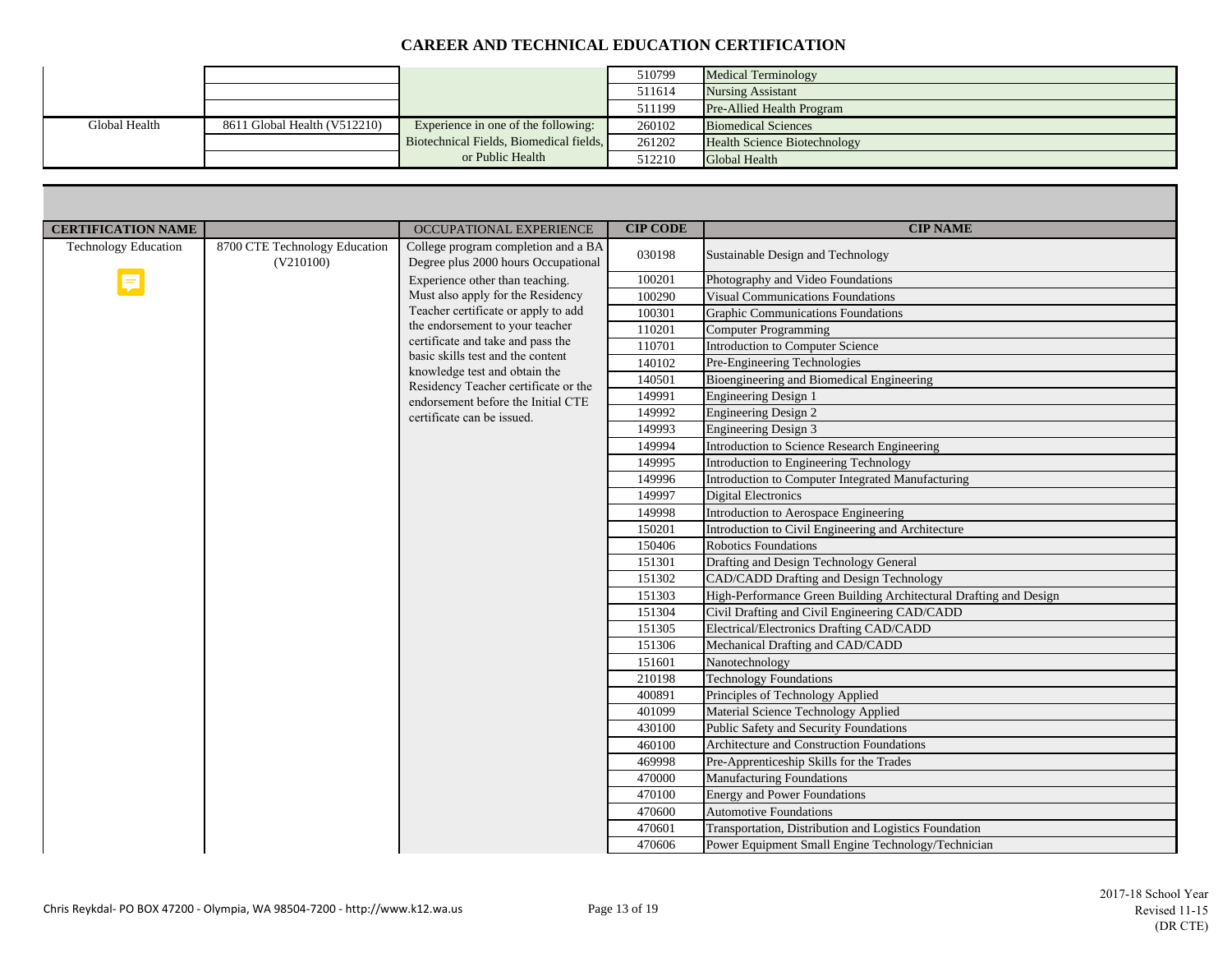|  | 480000 | <b>Precision Production Trades Foundations</b> |
|--|--------|------------------------------------------------|
|  | 480701 | <b>Woodworking Foundations</b>                 |
|  | 480703 | Cabinetmaking and Millwork/Mill Wright         |
|  | 500499 | Design and Commercial Art Foundations          |

| <b>CERTIFICATION NAME</b>         |                                             | <b>OCCUPATIONAL EXPERIENCE</b>                                      | <b>CIP CODE</b> | <b>CIP NAME</b>                                                       |
|-----------------------------------|---------------------------------------------|---------------------------------------------------------------------|-----------------|-----------------------------------------------------------------------|
| <b>STEM Technology</b>            | 8760 STEM (V141000)                         | Experience in one or more of the                                    | 030198          | Sustainable Design and Technology                                     |
|                                   |                                             | following: Science, Technology,                                     | 110201          | <b>Computer Programming</b>                                           |
|                                   |                                             | Engineering, Mathematics                                            | 110701          | Introduction to Computer Science                                      |
|                                   |                                             | *Experience may include teaching in                                 | 140102          | Pre-Engineering Technologies                                          |
|                                   |                                             | any of the above for 6,000 hours.                                   | 140501          | Bioengineering and Biomedical Engineering                             |
|                                   |                                             | *Districts must ensure that teachers                                | 141001          | Electronics, Engineering and Design                                   |
|                                   |                                             | accessing the V141000 Certificate Code                              | 141801          | Introduction to Materials Engineering                                 |
|                                   |                                             | are prepared with the proper technical                              | 144201          | Mechatronics and Industrial Animation                                 |
|                                   |                                             | and safety preparation necessary to                                 | 149991          | <b>Engineering Design 1</b>                                           |
|                                   |                                             | provide safe and competent instruction.                             | 149992          | <b>Engineering Design 2</b>                                           |
|                                   |                                             |                                                                     | 149993          | <b>Engineering Design 3</b>                                           |
|                                   |                                             |                                                                     | 149994          | Introduction to Science Research Engineering                          |
|                                   |                                             |                                                                     | 149995          | Introduction to Engineering Technology                                |
|                                   |                                             |                                                                     | 149996          | Introduction to Computer Integrated Manufacturing                     |
|                                   |                                             |                                                                     | 149997          | <b>Digital Electronics</b>                                            |
|                                   |                                             |                                                                     | 149998          | Introduction to Aerospace Engineering                                 |
|                                   |                                             |                                                                     | 150201          | Introduction to Civil Engineering and Architecture                    |
|                                   |                                             |                                                                     | 150406          | <b>Robotics Foundations</b>                                           |
|                                   |                                             |                                                                     | 150801          | Aeronautical and Aerospace Engineering Technology                     |
|                                   |                                             |                                                                     | 151201          | Computer Engineering Technology                                       |
|                                   |                                             |                                                                     | 151301          | Drafting and Design Technology General                                |
|                                   |                                             |                                                                     | 151302          | CAD/CADD Drafting and /or Design Technology                           |
|                                   |                                             |                                                                     | 151602          | Nanotechnology                                                        |
|                                   |                                             |                                                                     | 210198          | <b>Technology Foundations</b>                                         |
|                                   |                                             |                                                                     | 279991          | Technical Mathematics for the Trades                                  |
|                                   |                                             |                                                                     | 400891          | Principles of Technology Applied                                      |
|                                   |                                             |                                                                     | 401099          | Material Science Technology Applied                                   |
| <b>Communication Technologies</b> | 8701 Communications Technology<br>(V100100) | Experience in one or more of the<br>following: TV production, radio | 090701          | TV/Radio Broadcast Journalism Technology                              |
|                                   |                                             | production, or audio/visual media                                   | 100201          | Photography and Video Foundations                                     |
|                                   |                                             | production, graphic communication                                   | 100202          | Video Production Technology/Technician                                |
|                                   |                                             | work including press work, lithographic                             | 100203          | Recording Arts and Sound Reinforcement Technology                     |
|                                   |                                             | equipment and operations, desktop,                                  | 100290          | Visual Communications Foundations Graphic                             |
|                                   |                                             | publishing, or web design, commercial                               | 100301          | Communications Foundations Prepress/Desktop                           |
|                                   |                                             | photography                                                         | 100303          | Publishing and Digital Imaging Technology/Technician                  |
|                                   |                                             |                                                                     | 100304          | Animation, Interactive Technology, Video Graphics and Special Effects |
|                                   |                                             |                                                                     | 100305          | Graphics and Printing Equipment Operator and General Production       |
|                                   |                                             |                                                                     | 110801          | Webpage/Digital/Multimedia and Information Resource Design            |
|                                   |                                             |                                                                     | 110803          | Video Game Design/Digital Computer Application for Game Design        |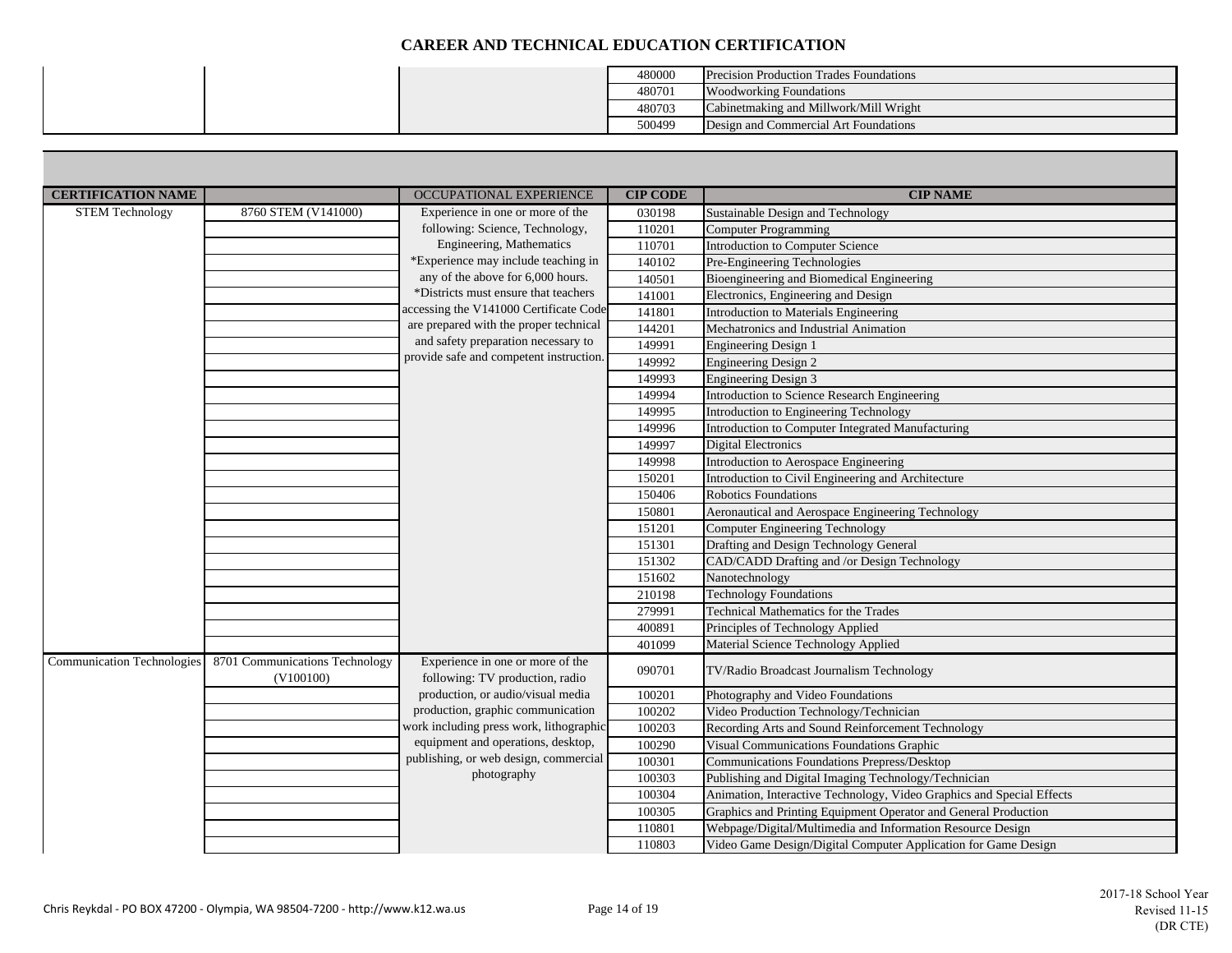|                                 |                                            |                                                                         | 111004 | Web/Multimedia Management and Webmaster            |
|---------------------------------|--------------------------------------------|-------------------------------------------------------------------------|--------|----------------------------------------------------|
|                                 |                                            |                                                                         | 210198 | <b>Technology Foundations</b>                      |
|                                 |                                            |                                                                         | 500402 | Graphic Design/Commercial and Advertising Art      |
|                                 |                                            |                                                                         | 500406 | <b>Commercial Photography</b>                      |
|                                 |                                            |                                                                         | 500499 | Design and Commercial Art Foundations              |
|                                 |                                            |                                                                         | 500102 | Digital Art                                        |
|                                 |                                            |                                                                         | 500510 | Technical Theater/Theater Design and Technology    |
|                                 |                                            |                                                                         | 500602 | Cinematography and Cinema Production               |
| Material Engineering            | 8702 Material Engineering<br>(V141801)     | Experience as a material engineer in a<br>manufacturing plant           | 141801 | Materials Engineering                              |
|                                 |                                            |                                                                         | 150505 | Solar and Wind Energy Technology                   |
|                                 |                                            |                                                                         | 470100 | <b>Energy and Power Foundations</b>                |
| Engineering                     | 8726 Engineering (V143501)                 | Any work experience in engineering                                      | 140102 | Pre-Engineering Technologies                       |
|                                 |                                            |                                                                         | 140501 | Bioengineering and Biomedical Engineering          |
|                                 |                                            |                                                                         | 149991 | <b>Engineering Design 1</b>                        |
|                                 |                                            |                                                                         | 149992 | <b>Engineering Design 2</b>                        |
|                                 |                                            |                                                                         | 149993 | Engineering Design 3                               |
|                                 |                                            |                                                                         | 149994 | Introduction to Science Research in Engineering    |
|                                 |                                            |                                                                         | 149995 | Introduction to Engineering Technology             |
|                                 |                                            |                                                                         | 149996 | Introduction to Computer Integrated Manufacturing  |
|                                 |                                            |                                                                         | 149997 | <b>Digital Electronics</b>                         |
|                                 |                                            |                                                                         | 149998 | Introduction to Aerospace Engineering              |
|                                 |                                            |                                                                         | 151601 | Nanotechnology                                     |
| <b>Manufacturing Technology</b> | 8703 Manufacturing Technology<br>(V150100) | Experience in the manufacturing<br>industry solving production problems | 030198 | Sustainable Design and Technology                  |
|                                 |                                            |                                                                         | 140102 | Pre-Engineering Technologies                       |
|                                 |                                            |                                                                         | 140501 | Bioengineering and Biomedical Engineering          |
|                                 |                                            |                                                                         | 144201 | Mechatronics and Industrial Automation             |
|                                 |                                            |                                                                         | 149991 | <b>Engineering Design 1</b>                        |
|                                 |                                            |                                                                         | 149992 | Engineering Design 2                               |
|                                 |                                            |                                                                         | 149993 | <b>Engineering Design 3</b>                        |
|                                 |                                            |                                                                         | 149994 | Introduction to Science Research in Engineering    |
|                                 |                                            |                                                                         | 149995 | Introduction to Engineering Technology             |
|                                 |                                            |                                                                         | 149996 | Introduction to Computer Integrated Manufacturing  |
|                                 |                                            |                                                                         | 149997 | <b>Digital Electronics</b>                         |
|                                 |                                            |                                                                         | 149998 | Introduction to Aerospace Engineering              |
|                                 |                                            |                                                                         | 150201 | Introduction to Civil Engineering and Architecture |
|                                 |                                            |                                                                         | 150405 | Industrial Robotics Technology/Technician          |
|                                 |                                            |                                                                         | 150406 | <b>Robotics Foundations</b>                        |
|                                 |                                            |                                                                         | 150613 | Manufacturing Technology/Technician                |
|                                 |                                            |                                                                         | 151306 | Mechanical Drafting and CAD/CADD                   |
|                                 |                                            |                                                                         | 151601 | Nanotechnology                                     |
|                                 |                                            |                                                                         | 210198 | <b>Technology Foundations</b>                      |
|                                 |                                            |                                                                         | 470000 | <b>Manufacturing Foundations</b>                   |
|                                 |                                            |                                                                         | 470495 | <b>Computer Integrated Manufacturing</b>           |
| <b>JROTC</b>                    | 8725 JROTC (V280300)                       | Experience as a an officer in any branch                                | 280301 | <b>JROTC</b>                                       |
|                                 |                                            | of the services                                                         |        |                                                    |
|                                 |                                            |                                                                         |        |                                                    |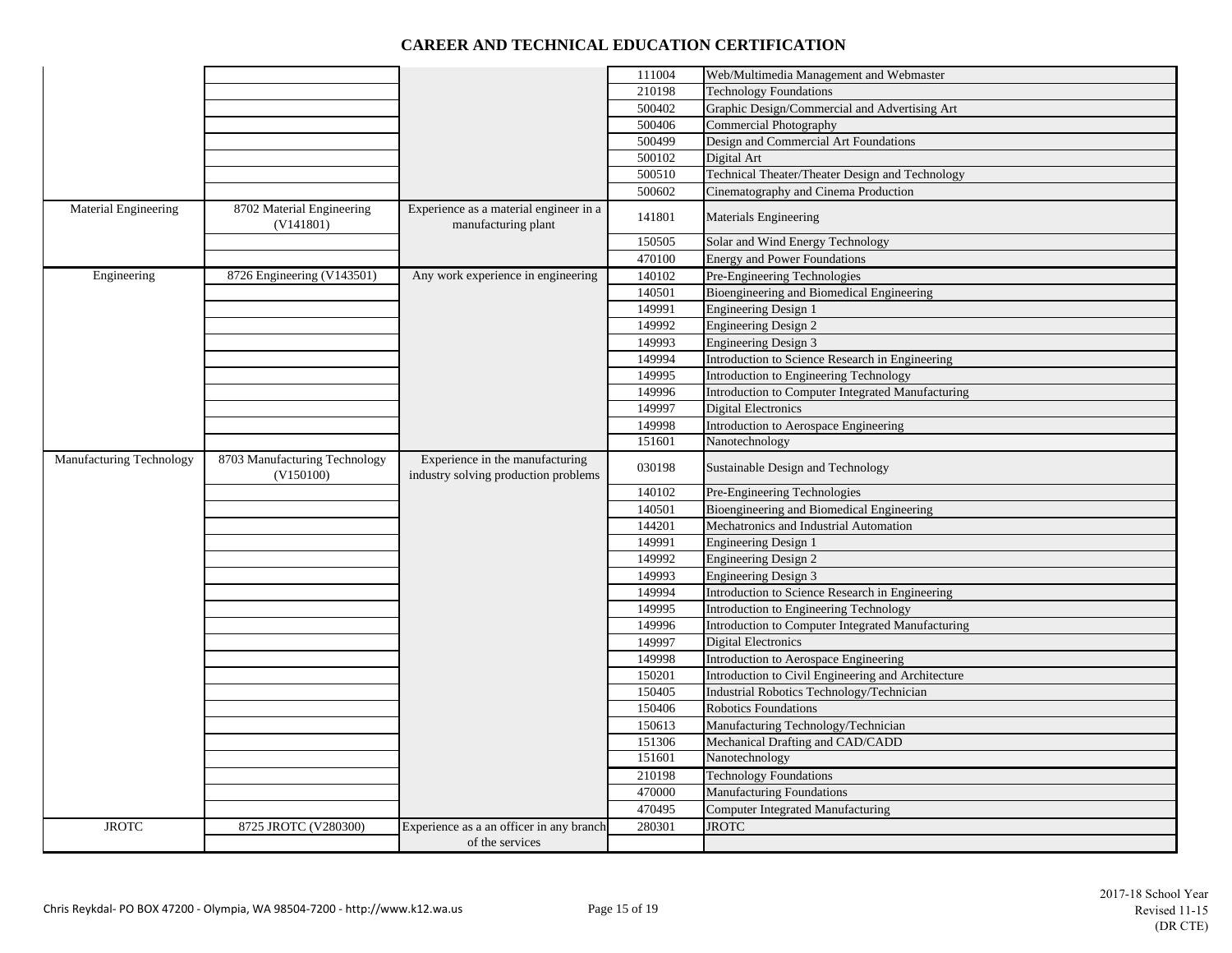| Criminal Protective Services                                | 8704 Criminal Protective Services<br>(V430100)                | Experience in law enforcement as a<br>police officer, sheriff department,                                           | 430100 | Public Safety and Securities Foundation                                      |
|-------------------------------------------------------------|---------------------------------------------------------------|---------------------------------------------------------------------------------------------------------------------|--------|------------------------------------------------------------------------------|
|                                                             |                                                               | military police or security operations                                                                              | 430106 | Forensic Science Technology                                                  |
|                                                             |                                                               |                                                                                                                     | 430107 | Criminal Justice/Police Science                                              |
|                                                             |                                                               |                                                                                                                     | 430109 | Homeland Security and Loss Prevention Services                               |
|                                                             |                                                               |                                                                                                                     | 439901 | <b>Emergency Dispatcher</b>                                                  |
| Forensic Technology                                         | 8705 Forensic Technology<br>(V430106)                         | Experience in a crime forensic lab, a<br>mortuary, or other laboratory experience                                   | 430106 | Forensic Science Technology                                                  |
|                                                             |                                                               |                                                                                                                     |        |                                                                              |
| Fire Services                                               | 8706 Fire Service (V430203)                                   | Experience as a Fire fighter                                                                                        | 430100 | Public Safety and Securities Foundation                                      |
|                                                             |                                                               |                                                                                                                     | 430203 | Fire Science/Fire Fighting                                                   |
|                                                             |                                                               |                                                                                                                     | 430206 | Wildland/Forest Firefighter and investigation                                |
|                                                             |                                                               |                                                                                                                     | 439901 | <b>Emergency Dispatcher</b>                                                  |
| <b>Construction Trades</b>                                  |                                                               | 8707 Construction Trades (V460200) Experience in building constriction and<br>carpentry, woodworking, cabinetmaking | 030198 | Sustainable Design and Technology                                            |
|                                                             |                                                               | and millwork                                                                                                        | 151303 | High-Performance Green Building Architectural Drafting and Design            |
|                                                             |                                                               |                                                                                                                     | 210198 | <b>Technology Foundations</b>                                                |
|                                                             |                                                               |                                                                                                                     | 460000 | <b>Commercial Construction Trades</b>                                        |
|                                                             |                                                               |                                                                                                                     | 460100 | Architecture and Construction Foundations Residential                        |
|                                                             |                                                               |                                                                                                                     | 460201 | Carpentry/Carpenter                                                          |
|                                                             |                                                               |                                                                                                                     | 460290 | Marine Carpentry/Boat Building                                               |
|                                                             |                                                               |                                                                                                                     | 469998 | Pre-Apprenticeship Skills for the Trades                                     |
|                                                             |                                                               |                                                                                                                     | 470616 | Marine Maintenance and Ship Repair Technology/Technician                     |
|                                                             |                                                               |                                                                                                                     | 480701 | <b>Woodworking Foundations</b>                                               |
|                                                             |                                                               |                                                                                                                     | 480703 | Cabinetmaking and Millwork/Millwright                                        |
| Electrician                                                 | 8708 Electrician (V460302)                                    | Experience in electrical work including                                                                             | 030198 | Sustainable/Design and Technology                                            |
|                                                             |                                                               | installation and maintenance or                                                                                     | 141001 | Electronics, Engineering and Design                                          |
|                                                             |                                                               | electrical systems                                                                                                  | 151305 | Electrical/Electronic Drafting CAD/CADD                                      |
|                                                             |                                                               |                                                                                                                     | 150505 | Solar and Wind Energy Technology                                             |
|                                                             |                                                               |                                                                                                                     | 460302 | Green Residential Electrician                                                |
|                                                             |                                                               |                                                                                                                     | 469998 | Pre-Apprenticeship Skills for the Trades                                     |
| <b>Electrical and Electronic</b><br><b>Equipment Repair</b> | 8710 Electrical and Electrical<br>Equiptment Repair (V470101) | Experience with repair and maintenance<br>of electrical and electronic equipment                                    | 030198 | Sustainable/Design and Technology                                            |
|                                                             |                                                               |                                                                                                                     | 110901 | Computer Systems Networking and Telecommunications                           |
|                                                             |                                                               |                                                                                                                     | 141001 | Electrical/Electronics and Communication Engineer                            |
|                                                             |                                                               |                                                                                                                     | 144201 | Mechatronics and Industrial Automation                                       |
|                                                             |                                                               |                                                                                                                     | 151305 | Electrical/Electronic Drafting CAD/CADD                                      |
|                                                             |                                                               |                                                                                                                     | 150405 | Industrial Robotics Technology/Technician                                    |
|                                                             |                                                               |                                                                                                                     | 150406 | <b>Robotics Foundations</b>                                                  |
|                                                             |                                                               |                                                                                                                     | 150505 | Solar and Wind Energy Technology                                             |
|                                                             |                                                               |                                                                                                                     | 210198 | <b>Technology Foundations</b>                                                |
|                                                             |                                                               |                                                                                                                     | 460302 | Green Residential Electrician                                                |
|                                                             |                                                               |                                                                                                                     | 470100 | <b>Energy and Power Foundations</b>                                          |
|                                                             |                                                               |                                                                                                                     | 470101 | Electrical/Electronics Equipment installation and Repair                     |
|                                                             |                                                               |                                                                                                                     | 470104 | Computer Installation and Repair Technology/Technician                       |
|                                                             |                                                               |                                                                                                                     | 470197 | Home and Mobile Entertainment Electronics Installation and Repair Technician |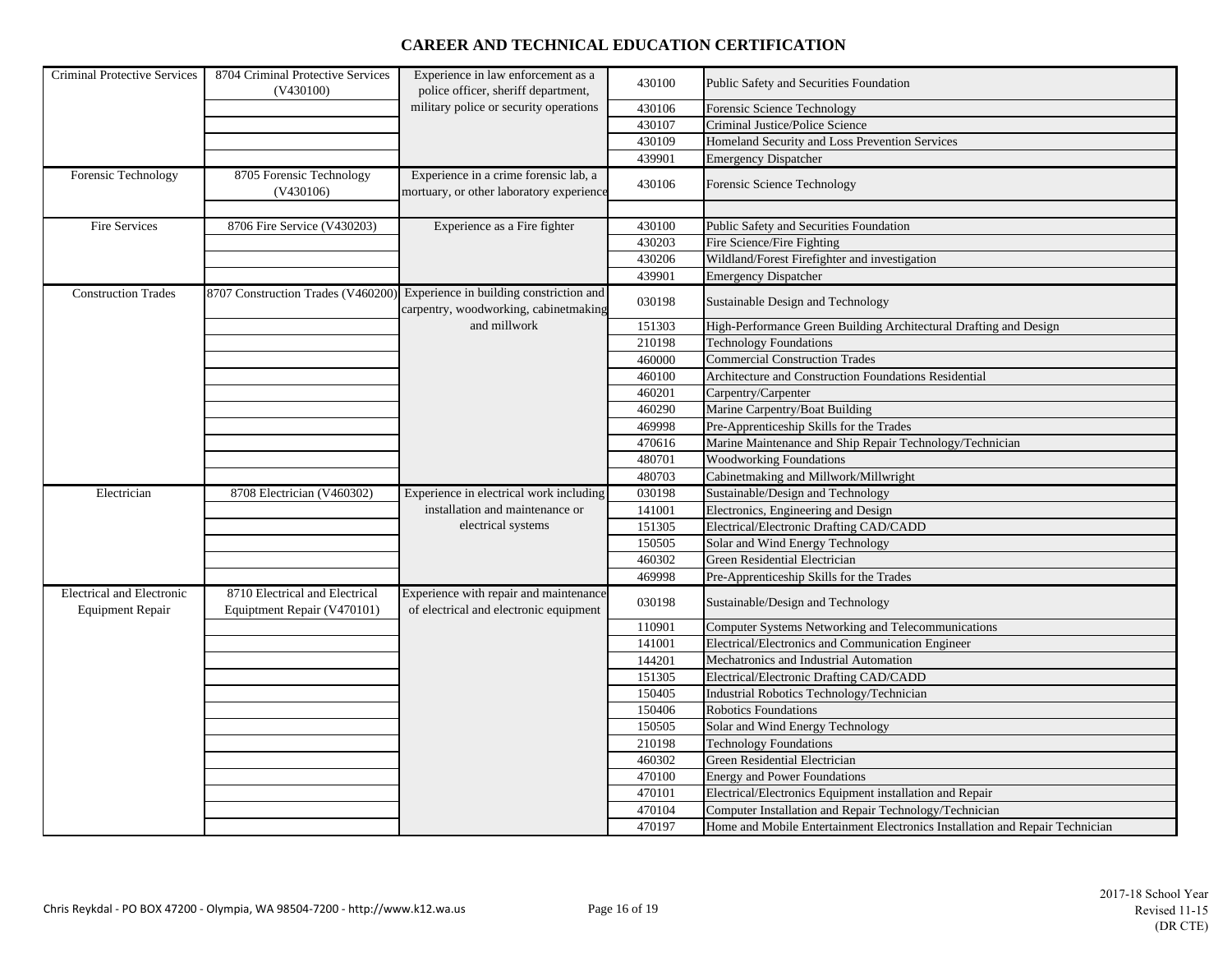| <b>Computer Technology</b>   | 8711 Computer Technology<br>(V470110)   | Experience in one or more of the<br>following: Computer programming,              | 100304           | Animation, Interactive Technology, Video Graphics and Special Effects                     |
|------------------------------|-----------------------------------------|-----------------------------------------------------------------------------------|------------------|-------------------------------------------------------------------------------------------|
|                              |                                         | computer repair and maintenance or                                                |                  |                                                                                           |
|                              |                                         | network management                                                                | 110201<br>110701 | Computer Programming<br><b>Introduction to Computer Science</b>                           |
|                              |                                         |                                                                                   |                  |                                                                                           |
|                              |                                         |                                                                                   | 110801           | Web Page/Digital/Multimedia and Information Design                                        |
|                              |                                         |                                                                                   | 110802           | Data Modeling and Database Administration                                                 |
|                              |                                         |                                                                                   | 110803           | Video Game Design/Digital Computer Application for Game Design                            |
|                              |                                         |                                                                                   | 110901           | Computer Systems Networking and Telecommunications                                        |
|                              |                                         |                                                                                   | 111004           | <b>Technical Support Services</b>                                                         |
|                              |                                         |                                                                                   | 111006           | <b>Computer Support Specialist</b>                                                        |
|                              |                                         |                                                                                   | 151201           | Computer Engineering Technology Technician                                                |
|                              |                                         |                                                                                   | 151202           | Computer Technology/Computer Systems Technology                                           |
|                              |                                         |                                                                                   | 210198           | <b>Technology Foundations</b>                                                             |
|                              |                                         |                                                                                   | 430116           | <b>Cyber/Computer Forensics</b>                                                           |
|                              |                                         |                                                                                   | 470104           | Computer Installation and Repair Technology/Technician                                    |
| Refrigeration/Air-           | 8712 Refridgeration/Air                 | Experience with installation and repair                                           |                  |                                                                                           |
| Conditioning/Heating         | conditioning/Heating (V470201)          | of refrigeration, air conditioning and                                            | 470201           | Heating, Air Conditioning, Ventilation, and Refrigeration Maintenance Technology/Technici |
|                              |                                         | heating equipment                                                                 | 469998           | Pre-Apprenticeship Skills for the Trades                                                  |
| <b>Automotive Technology</b> | 8715 Automotive Technology<br>(V470600) | Occupational experience in one or more<br>of the following: Auto mechanic, diesel | 030198           | Sustainable Design and Technology                                                         |
|                              |                                         | mechanic, or small engine repair and                                              | 210198           | <b>Technology Foundations</b>                                                             |
|                              |                                         | maintenance                                                                       | 470197           | Home and Mobile Entertainment Electronics Installation and Repair Technician              |
|                              |                                         |                                                                                   | 470600           | <b>Automotive Foundations</b>                                                             |
|                              |                                         |                                                                                   | 470601           | Transportation, Distribution and Logistics Foundation                                     |
|                              |                                         |                                                                                   | 470604           | <b>NATEF/ASE Automotive Technician</b>                                                    |
|                              |                                         |                                                                                   | 470605           | Diesel Mechanics and Repair                                                               |
|                              |                                         |                                                                                   | 470606           | Power Equipment Small Engine Technology/Technician                                        |
|                              |                                         |                                                                                   | 470611           | Motorcycle Maintenance and Repair Technology/Technician                                   |
|                              |                                         |                                                                                   | 470698           | Automobile/Automotive General Service Technician                                          |
|                              |                                         |                                                                                   | 521907           | Vehicle Parts and Accessories Marketing Operations                                        |
|                              |                                         |                                                                                   |                  |                                                                                           |
| Auto Body Repair             | 8716 Auto Body Repair (V470603)         | Experience in automotive body repair                                              | 470603           | Auto Body/Collision and Repair Technology/Technician                                      |
|                              |                                         |                                                                                   | 470688           | <b>Auto Detailer</b>                                                                      |
| Aircraft Technician          | 8717 Aircraft Technician (V470608)      | Experience as an aircraft mechanic or<br>airframe technician                      | 150801           | Aeronautical and Aerospace Engineering Technical/Technician                               |
|                              |                                         |                                                                                   | 470601           | Transportation, Distribution and Logistics Foundation                                     |
|                              |                                         |                                                                                   | 470607           | Aircraft Mechanic and Aircraft Technology/Technician                                      |
|                              |                                         |                                                                                   | 490102           | Airline/Commercial Pilot and Flight Crew                                                  |
| Drafting                     | 8718 Drafting (V480101)                 | All types of drafting including                                                   | 100304           | Animation, Interactive Technology, Video Graphics and Special Effects                     |
|                              |                                         | CAD/CAM                                                                           | 140102           | Pre-Engineering Technologies                                                              |
|                              |                                         |                                                                                   | 110803           | Video Game Design/Digital Computer Application for Game Design                            |
|                              |                                         |                                                                                   | 151301           | Drafting and Design Technology General                                                    |
|                              |                                         |                                                                                   | 151302           | CAD/CADD Drafting and Design Technology                                                   |
|                              |                                         |                                                                                   | 151303           | High-Performance Green Building Architectural Drafting and Design                         |
|                              |                                         |                                                                                   | 151304           | Civil Drafting and Civil Engineering CAD/CAM                                              |
|                              |                                         |                                                                                   | 151305           | Electrical/Electronics Drafting CAD/CADD                                                  |
|                              |                                         |                                                                                   |                  |                                                                                           |
|                              |                                         |                                                                                   | 151306           | Mechanical Drafting and CAD/CADD                                                          |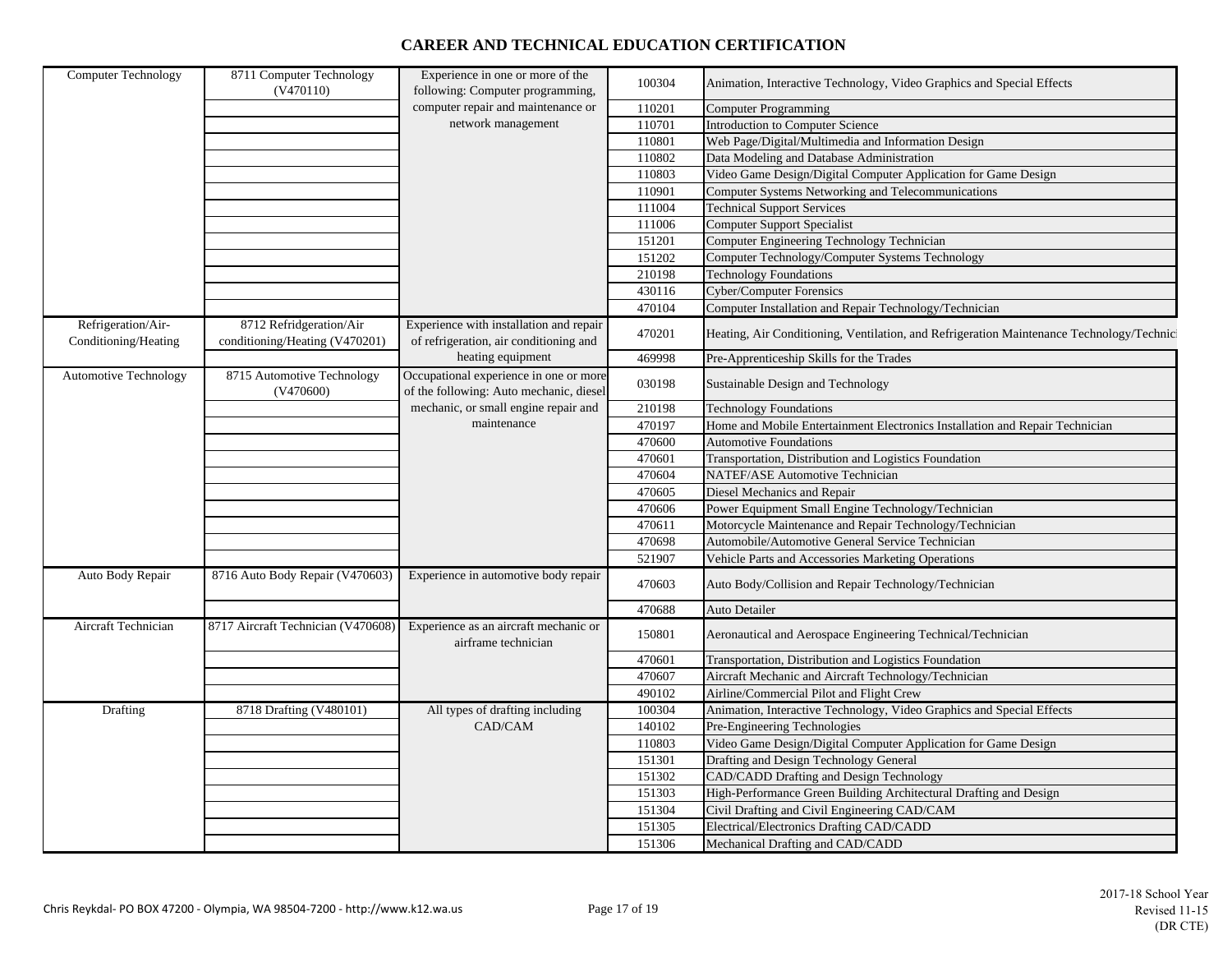| Precision Metal Worker           | 8719 Precision Metal Worker<br>(V480500)        | Experience in welding and metal work                                        | 470495 | Computer Integrated Manufacturing                         |
|----------------------------------|-------------------------------------------------|-----------------------------------------------------------------------------|--------|-----------------------------------------------------------|
|                                  |                                                 |                                                                             | 480000 | Precision Production Trades Foundations                   |
|                                  |                                                 |                                                                             | 480503 | Machine Shop Technology                                   |
|                                  |                                                 |                                                                             | 480506 | Sheet Metal Technology/Technician                         |
|                                  |                                                 |                                                                             | 480508 | Welding Technology/Welder                                 |
|                                  |                                                 |                                                                             | 480511 | Metal Fabricator                                          |
| <b>Aviation Occupations</b>      | 8720 Aviation Occupations (V490100              | Experience as an aircraft pilot or as a<br>part of a flight crew            | 490102 | Airline/Commercial Pilot and Flight Crew                  |
| Water Transportation/Worker      | 8721 Water Transportation Worker<br>(V490300)   | Experience in any aspect of the water<br>transportation industry including, | 460290 | Marine Carpentry/Boat Building                            |
|                                  |                                                 | marine Science, boat building and                                           | 470601 | Transportation, Distribution and Logistics Foundation     |
|                                  |                                                 | maintenance                                                                 | 470616 | Marine Maintenance and Ship Repair Technology /Technician |
|                                  |                                                 |                                                                             | 490309 | Merchant Marine Officer/Crew                              |
| Commercial Design/Applied<br>Art | 8722 Commercial Design/Applied<br>Art (V500400) | Experience in commercial art and<br>wearable art. Creating, producing, and  | 500499 | Design and Commercial Art Foundations                     |
|                                  |                                                 | selling products including glass, metal,                                    | 500402 | Graphic Design/Commercial and Advertising Art             |
|                                  |                                                 | clay, textiles, wood, polymers, mixed                                       | 500713 | Wearable Metal and Jewelry Design Technology/Technician   |
|                                  |                                                 | media, etc.                                                                 | 500797 | Professional Production Art Technology/Technician         |
| Stage Design Technician          | 8723 Stage Design/Technician<br>(V500502)       | All aspects of stage production<br>including set design and sound systems   | 469998 | Pre-Apprenticeship Skills for the Trades                  |
|                                  |                                                 |                                                                             | 500502 | Technical Theater/Theater Design and Technology           |
|                                  |                                                 |                                                                             | 500502 | Costume Design                                            |

| <b>CERTIFICATION NAME</b>        |                                  | OCCUPATIONAL EXPERIENCE                                                        | <b>CIP CODE</b> | <b>CIP NAME</b>                                                                       |
|----------------------------------|----------------------------------|--------------------------------------------------------------------------------|-----------------|---------------------------------------------------------------------------------------|
| <b>Career Choices</b>            | 8920 Career Choices (V600092)    | Must hold a University route CTE                                               |                 | Career Choices                                                                        |
|                                  |                                  | Teacher Initial or Continuing Certificate<br>and Worksite Learning Coordinator | 320107          |                                                                                       |
| Worksite Learning<br>Coordinator | 8922 Worksite Learning (V600097) | Possess a valid initial or continuing<br>CTE Teacher Certificate and           | 018888          | Agriculture Cooperative Worksite Experience                                           |
|                                  |                                  | demonstrate all competencies related to                                        | 038888          | Natural Resources and Conservation Cooperative Worksite Experience                    |
|                                  |                                  | coordination techniques as verified by a                                       | 098888          | Communications/Journalism Cooperative Worksite Experience                             |
|                                  |                                  | professional educator standards board                                          | 108888          | Communication Technologies Cooperative Worksite Experience                            |
|                                  |                                  | approved program (WAC 181-77-068);                                             | 118888          | Computer and Information Science and Support Services Cooperative Worksite Experience |
|                                  |                                  | Completion of a WBL Coordination                                               | 128888          | Personal and Culinary Services Cooperative Worksite Experience                        |
|                                  |                                  | Techniques course                                                              | 138888          | <b>Education Cooperative Worksite Experience</b>                                      |
|                                  |                                  |                                                                                | 148888          | <b>Engineering Cooperative Worksite Experience</b>                                    |
|                                  |                                  |                                                                                | 158888          | <b>Engineering Technologies Cooperative Worksite Experience</b>                       |
|                                  |                                  |                                                                                | 168888          | Linguistics Cooperative Worksite Experience                                           |
|                                  |                                  |                                                                                | 198888          | Family and Consumer Sciences Cooperative Worksite Experience                          |
|                                  |                                  |                                                                                | 218888          | Technology Education Cooperative Worksite Experience                                  |
|                                  |                                  |                                                                                | 268888          | Biology & Biomedical Sciences Cooperative Worksite Experience                         |
|                                  |                                  |                                                                                | 288888          | Government and Public Administration Cooperative Worksite                             |
|                                  |                                  |                                                                                | 318888          | Hospitality, Tourism, and Recreation Cooperative Worksite                             |
|                                  |                                  |                                                                                | 438888          | Security and Protective Service Cooperative Worksite Experience                       |